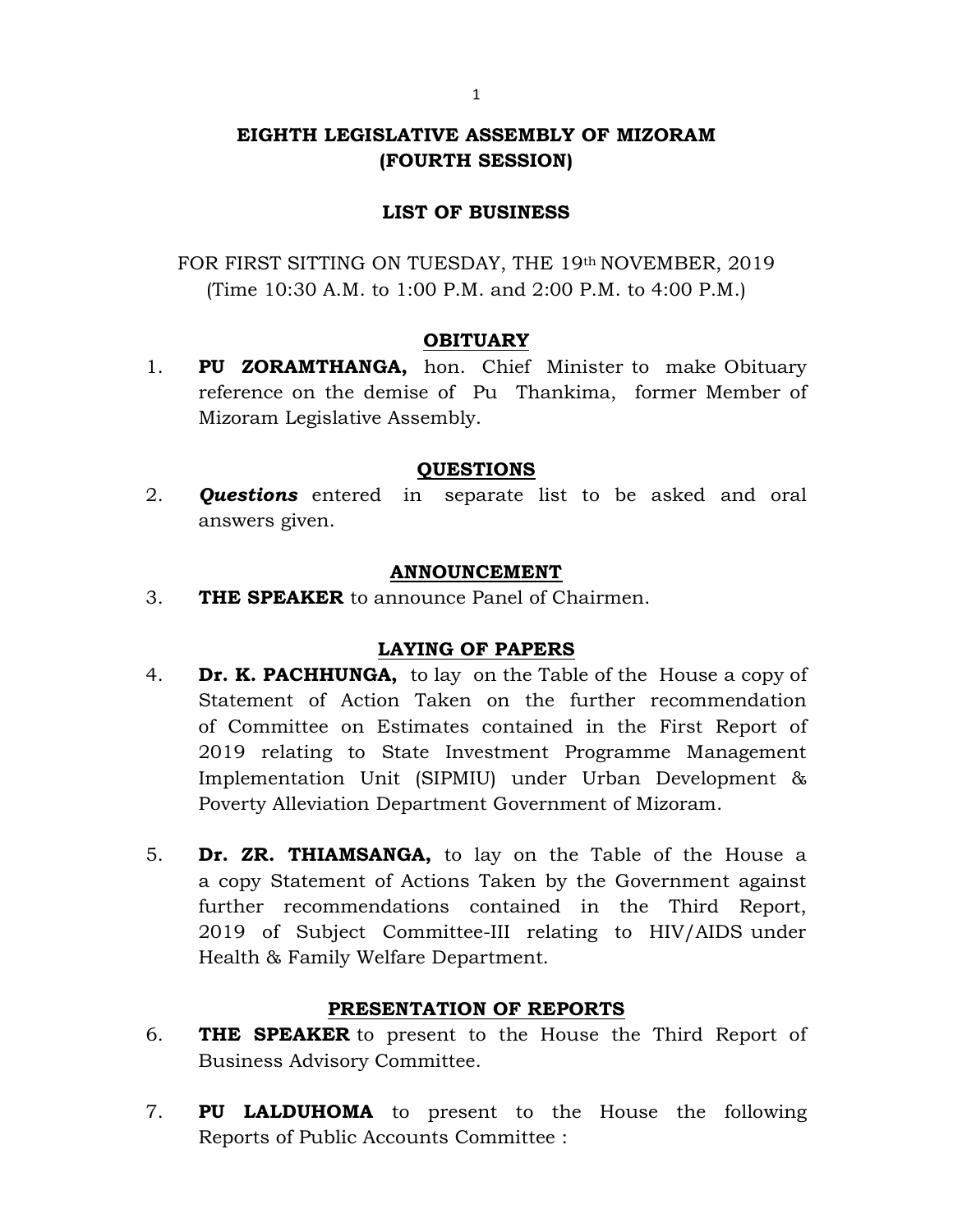- i) First Report on the Report of Comptroller & Auditor General of India for the year 2011-12, 2012-13, 2013-14, 2014-15 and 2015-16 relating to Taxation Department.
- ii) Second Report on the Report of Comptroller & Auditor General of India for the year 2014-15 and 2015-16 relating to Food, Civil Supplies and Consumer Affairs Department.
- iii) Third Report on the Report of Comptroller & Auditor General of India for the year 2014-15 relating to Health & Family Welfare Department.
- 8. **Dr. ZR. THIAMSANGA** to present to the House the Fourth Report on Actions Taken by the Government on the Recommendations contained in the Second Report of Subject Committee-III of the Eighth Legislative Assembly of Mizoram relating to National Mission on Oilseeds & Oil Palm under Agriculture Department.
- 9. PU RAMTHANMAWIA to present to the House the following Reports of Committee on Government Assurances :
	- i) First Report November 2019 on Action Taken by the Government against the Recommendation of the Committee on Government Assurances contained in its Eighth Report of Seventh Legislative Assembly relating to Public Health Engineering Department.
	- ii) Second Report relating to Government Assurances given by Ministers in the Fourteenth & Fifteenth Sessions of the Seventh Legislative Assembly of Mizoram.

#### OFFICIAL RESOLUTION

10. **Dr. K. BEICHHUA,** Minister to move an Official Resolution in the following form :-

 WHEREAS Article 371 G of the Constitution provides, inter alia, that –

"Notwithstanding anything in this Constitution, -

- (a) no Act of Parliament in respect of –
- i) Religious of social practices of the Mizos,
- ii) Mizo customary law and procedure,
- iii) Administration of civil and criminal justice involving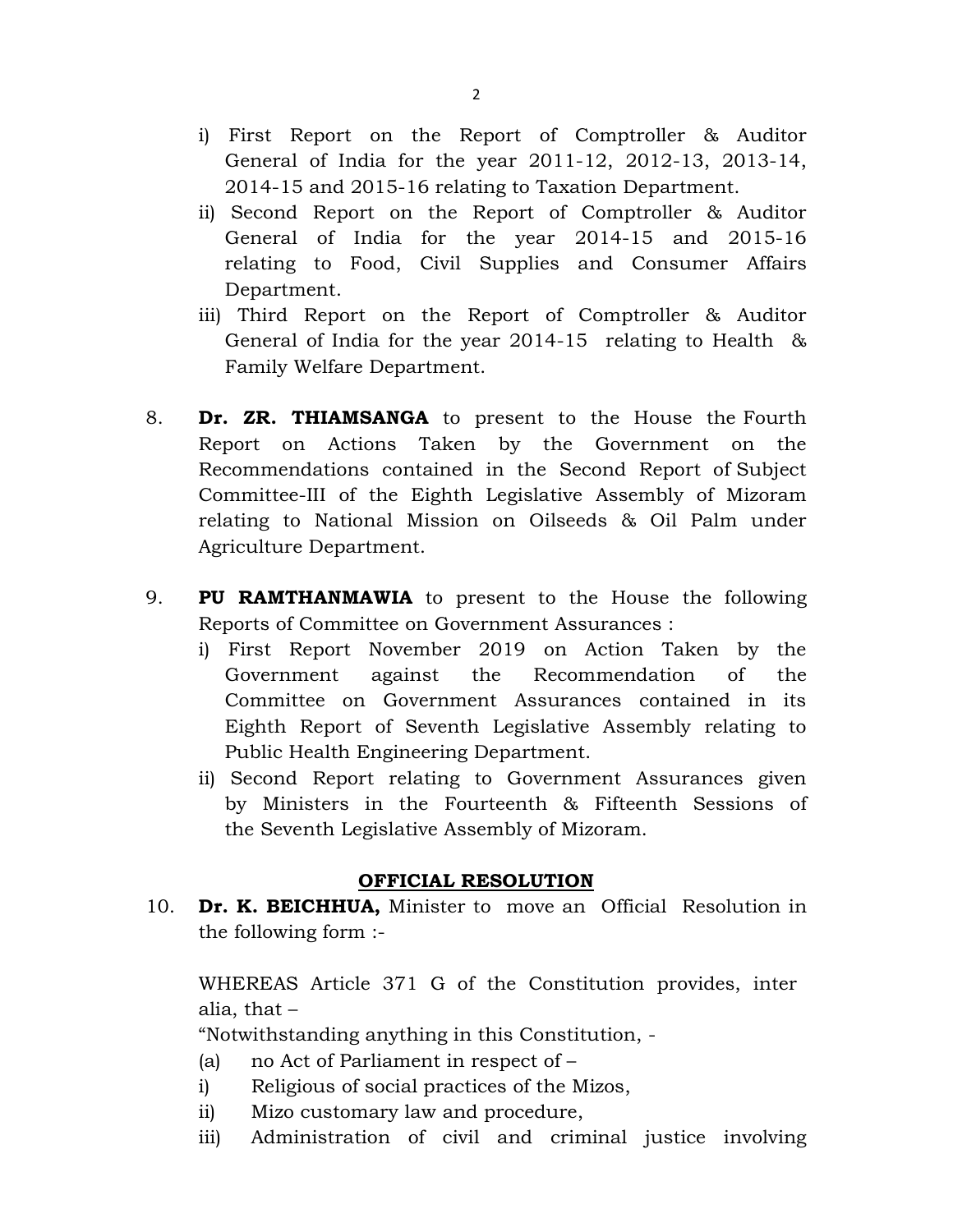decisions according to Mizo customary law,

iv) Ownership and transfer of land,

 Shall apply to the State of Mizoram unless the Legislative Assembly of the State of Mizoram by a resolution sodecides,"

 AND WHEREAS the Scheduled Tribe & Other Traditional Forest Dwellers (Recognition of Forest Rights) Act,2006 is an Act of Parliament which extends to the whole of India except the State of Jammu & Kashmir. However, since the Act falls underclause (a) of article 371G of the Constitution, in order for the Act to be applicable in the State of Mizoram, resolution of the Legislative Assembly of Mizoram is necessary. Consequently, theAct was made applicable in the State of Mizoram by an official resolution passed by the Legislative Assembly of Mizoram in its session on 29.10.2019 as required by clause (a) of Article 371 G of the Constitution and subsequent notification vide No. A.14014/35//09-SWD dt. 03.03.2010 was issued in this regard and the Act became applicable with effect from 31.12.2009.

 AND WHEREAS THE Scheduled Tribe & Other Traditional Forest Dwellers (Recognition of Forest Rights) Act, 2006 was translated into Mizo language in 5000 copies during 2011-2012 and disseminated to all Gram Sabhas (Village Councils) and other stakeholder as part of awareness of the Act. However, claims for rights have never been received. Two facilitators were engaged on contractual basis since 2011-2012 for sensitizationand awareness of the Act. However, the engagement was terminated from 2016-2017 due to NIL receipt of claims and stoppage of funds by the Government of India since 2014-2015. In spite of many consultation/sensitization/Awareness Programmes conducted at the state level, District and Block level to stakeholders and community leaders, no claims have been received.

 AND WHEREAS it is therefore very clear that the Act has little or no relevance/applicability to the context of Mizoram. Further, the Ministry of Tribal Affairs in its Project Appraisal Committee (PAC) meeting held on dt. 8.4.2015 has declined proposal amounting to 10 lakh implementation of Forest Right Act in Mizoram and remarked that the matter in Mizoram is settled. Consequently,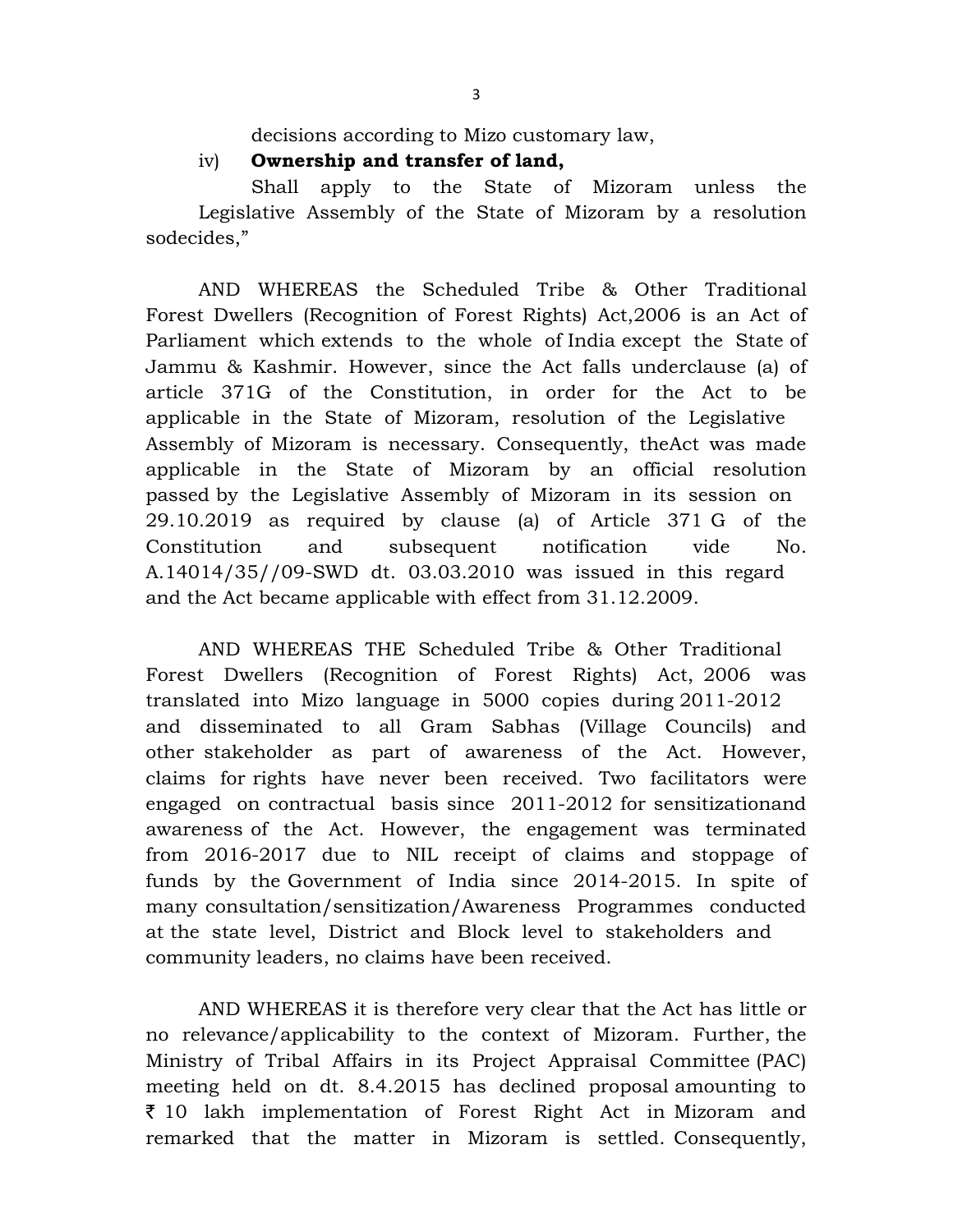funds for implementation of Forest Right Act had been stopped since Financial year 2014-2015.

 AND WHEREAS THE Scheduled Tribes and Other traditional Forest Dwellers (Recognition of Forest Rights) Act, 2006 was made applicable in the State of Mizoram by virtue of theresolution of the Legislative Assembly of the State of Mizoram, the only way to revoke its applicability in respect of the State of Mizoram is again by way of resolution of the Legislative Assembly of the State of Mizoram. NOW, THEREFORE, THIS House resolves ------

 That the Official resolution passed by the MizoramLegislative Assembly on 29th October 2009 relating to the application of the Scheduled Tribes and Other Traditional Forest Dwellers (Recognition of Forest Right Act), 2006 stands revoked".

11. Dr. R. LALTHANGLIANA, Minister to beg leave of the House to introduce "The Mizoram Anatomy (Amendment) Bill, 2019".

# ALSO to introduce the Bill to move that the Bill be taken into consideration AND to move that the Bill be passed.

….

S.R. ZOKHUMA Commissioner & Secretary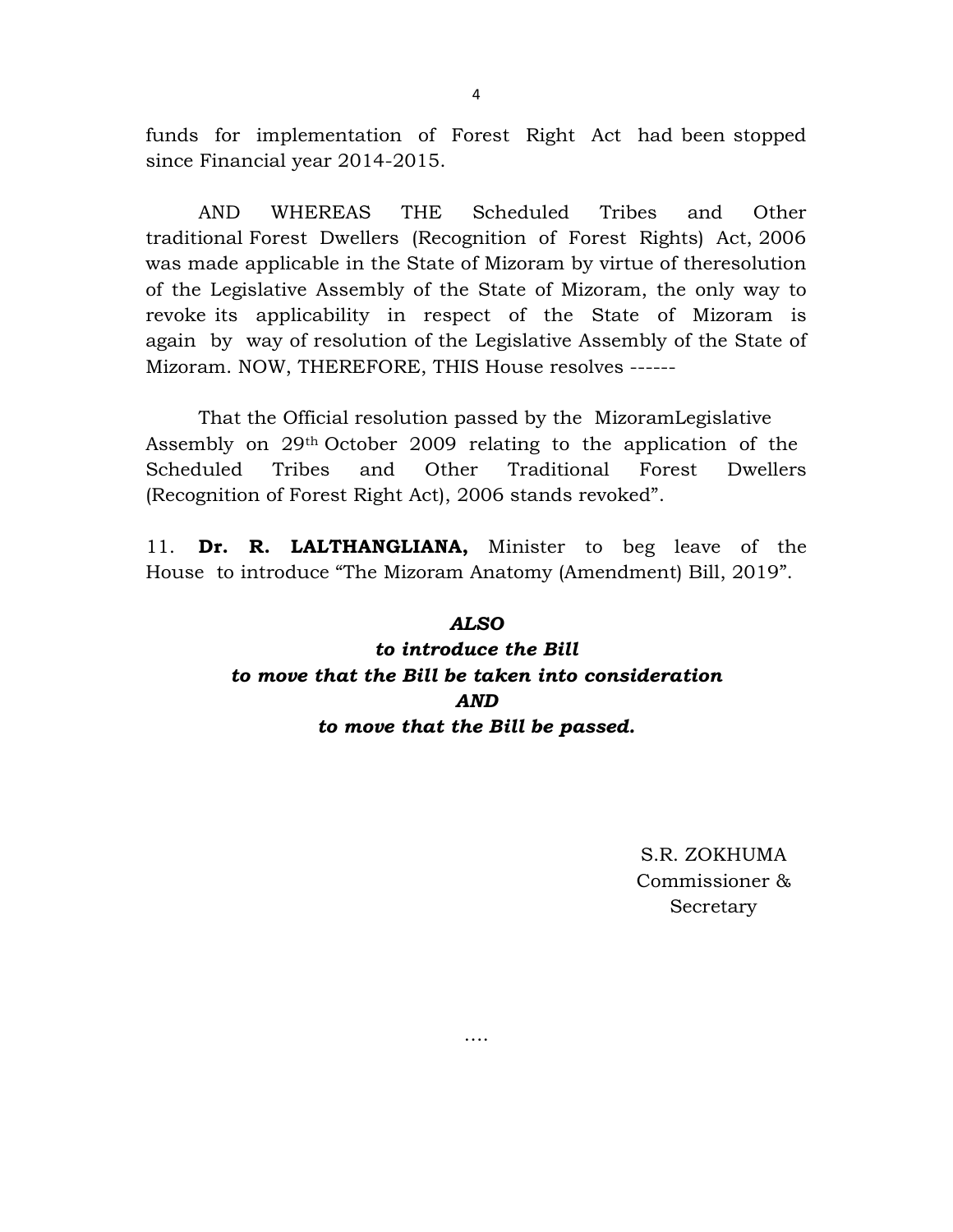SPEAKER : 'Where there is strife, there is pride, but wisdom is found in those who take advice'.

Proverbs 13:10

 Hon. Members, as we meet today after an interval of two months, it is a sad duty to inform the House of the demise of Pu Thankima, the former Member of this House. I now call upon the hon. House Leader to have his time.

PU ZORAMTHANGA, MINISTER: Thank you, Pu Speaker for the opportunity. Pu Thankima passed away on the  $5<sup>th</sup>$  October, 2019 (Saturday) at 9:45 AM due to cancer.

 Pu Thankima was the eldest son out of 9 children of Pu Thanchuailova 'L'and Pi Rotuahi 'L'. He was born at Sialsuk on 15.3.1930. He married Pi Kawlchhunthangi on 15.12.1958; they had 3 sons and 10 grandchildren.

 He completed his Lower class from Sialsuk in 1942, Class-IX from Mizo High School, Aizawl and his matriculation from Bengali High School, Imphal in 1952. From 1953 to 1954, he served as a teacher at Kawnpui Middle School. He joined the Indian Navy on  $28<sup>th</sup>$  June, 1954. When he returned to Mizoram for a short holiday, he decided to give up his valuable service and joined the volunteers of Mizo National Front (MNF). He had served in the MNF underground as a Supply Minister for a certain period till the attainment of peace settlement.

 In by-election for the seat vacated by the late leader, Pu Ladenga in the first election of the Mizoram State Legislative Assembly, he was elected from Sateek constituency and sworn in as a member on  $29<sup>th</sup>$  April, 1987, he then served as Chairman of Apex Bank from  $15^{th}$  May, 1987 to  $8^{th}$  October, 1988.

 Though weakened by old age, Pu Thankima had never been in a condition to be admitted in hospital. However, he started to have a problem of breathing with mild sickness since  $3<sup>rd</sup>$  September and the condition compelled him to get admitted in Aizawl hospital where he was diagnosed with pneumonia. He was then taken care at ICU as cancer was found from the blood sample of his lungs. His condition deteriorated since then and succumb to his illness on the  $5<sup>th</sup>$  October, 2019 at 9:45 AM.

 Pu Thankima was a quiet person in nature and easy to be around with him. His demise is a great loss for this House as well as his family and friends. He contributes a lot and had so many worth-mentioning experiences during his service as the Indian Navy. Even in his 90s, he was strong and healthy considering his age.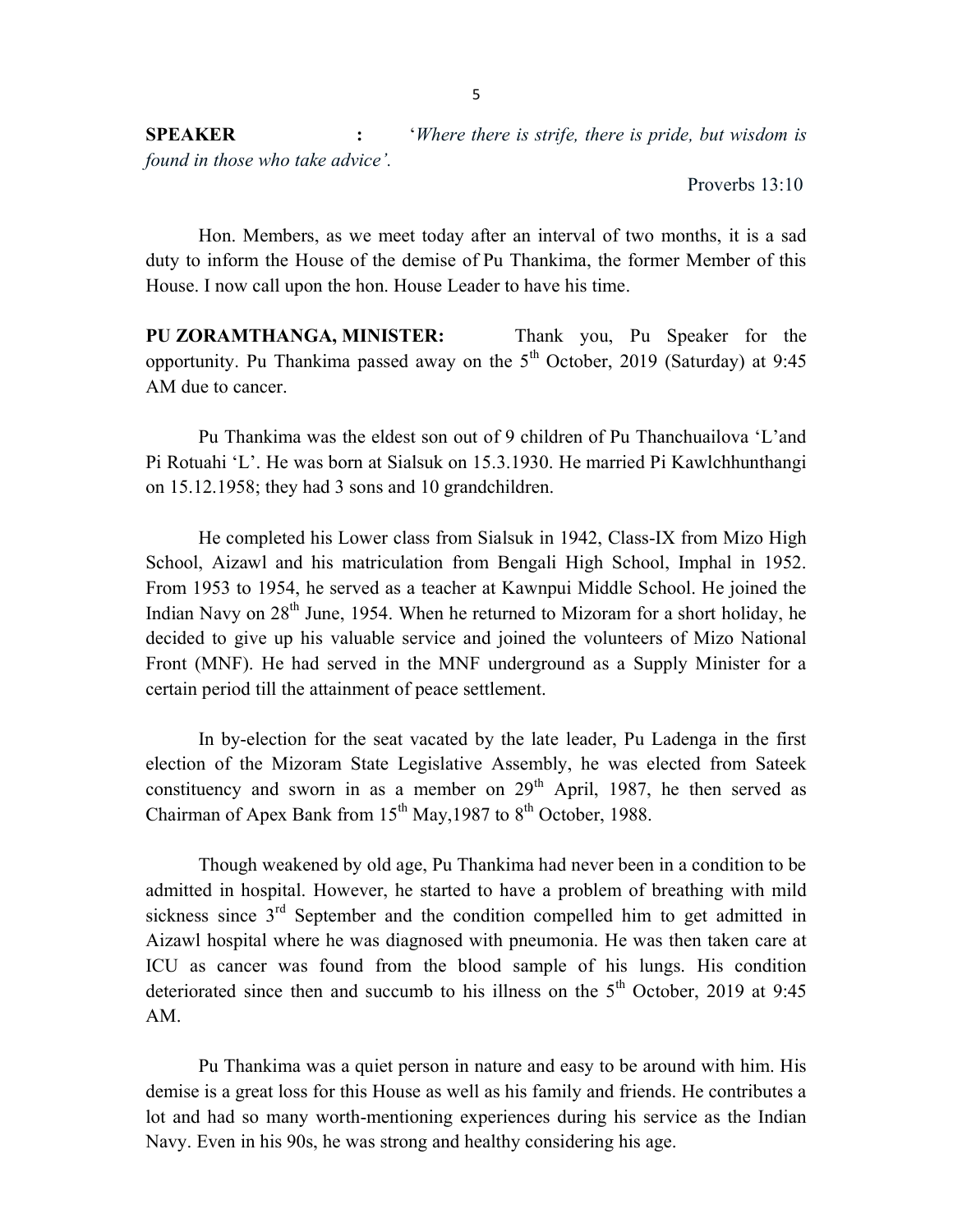Pu Speaker, I am deeply touched by the need to observe this kind of obituary. Last year, we observed the same for the late members Pu Chawngzuala and Pu S. Laldingliana, and for Pu R. Lalawia, in the beginning of this year.

 Our Senior members had left us one by one as so now, Pu Thankima. The majority of today's members may not know the hardships we had experienced as underground. Today, I am deeply touched by the demise of a member who have had such experiences. I pray that God be with the family he had left behind. Thank you.

PU TAWNLUIA, DEPUTY CHIEF MINISTER: Pu Speaker, I, at the outset would like to mention that I was not able to attend the session for a long time due to cancer and that I am now healed through your prayers. I am deeply grateful for consideration of the House for my leave of absent and I thank God for his blessings.

 Today, it is unfortunate that we are compel to observe obituary for the late Member, Pu Thankima.

 During the period of MNF as underground, our CM, Pu Thankima and myself were assigned to back up our late leader, Pu Ladenga and I feel isolated with his demise. He was gentle, polite and always bear true mizo personality. He served in the Indian Navy for 10 years and had enough travel experiences. We had once accompanied Pu Laldenga on his meeting with the Indian delegates at Delhi in the wake of the demise of Pi Indira Gandhi. I am pointing out this to indicate the congeniality of Pu Laldenga as he surprised us by furtively arranging the opportunity to meet with our respective wives at Delhi. It was indeed a favourable surprise for the two of us.

 Pu Thankima served as a treasurer of MNF party for a long time. I am happy for him that he had even been elected as a member and even claimed MLA pension grant. As i visited him at the hospital in his last hours as he was so weak to recognize me and I am deeply saddened by his demise when I was on medical check-up at New Delhi.

 Today, we deeply mourn the loss of a friend and colleague, and at the same time, I express my condolence to the family he had left behind. I pray that God be with them in this time of trial. Thank you.

SPEAKER : Let me remind the members that we still have Questions and Answers to be taken up. Now, I call upon Pu Lalduhoma to have his time.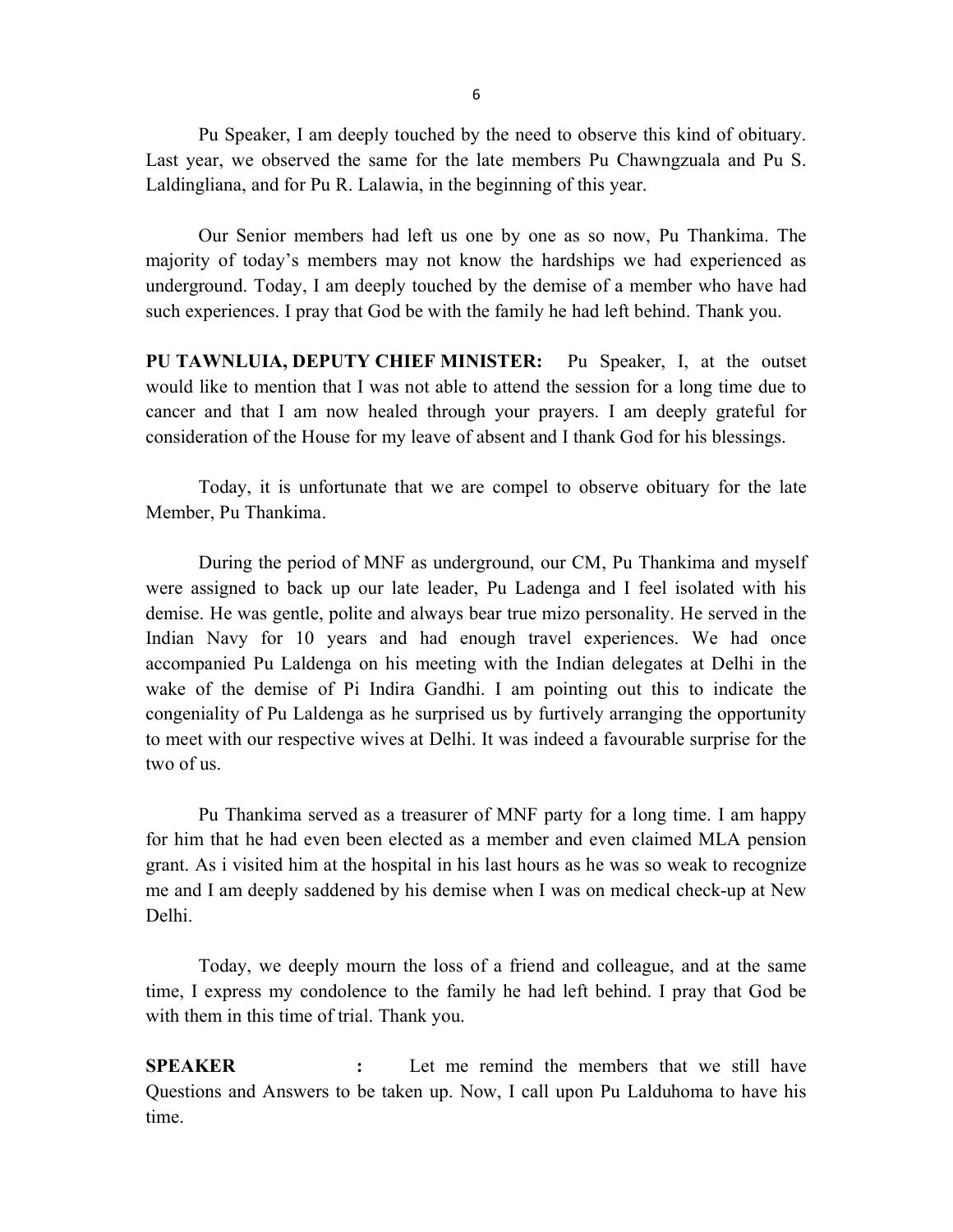PU LALDUHOMA : Pu Speaker, Pu Thankima was a man who had given all efforts for the achievement of peace in Mizoram. As stated earlier, he was always around the late Pu Laldenga and served as his main aid. Though quiet in nature, I have known him from our meetings and dinners that he was a man of truth, polite and never hurt the sentiments of others.

 I am deeply touched by his demise. At the same time, I express my condolence to the family he had left behind and pray that God be with them in this time of trial. Thank you.

SPEAKER : Now, let us all stand up and observe one-minute silence as a mark of respect.

(One-minute silence is observed by the House)

 We will now take up Questions & Answers. Starred Question No. 1 and Pu Lalduhoma will ask.

PU LALDUHOMA : Will the hon. Minister for PWD be pleased to state: -

- a) Who is the contractor for blacktopping of Thenzawl Zote road, his name and address?
- b) Estimate amount of the work and percentage of its physical and financial achievement?
- c) Time target for its completion?

SPEAKER : The hon. Chief Minister to give the answer.

PU ZORAMTHANGA, CHIEF MINISTER: Pu Speaker, my answer is: -

- a) Nayat Infrastructure Pvt. Ltd., Guwahati;
- b)  $\bar{\tau}$ 1,204.25 lakh; 100% of the work is completed, thus, 100% achievement.

PU LALDUHOMA : Pu Speaker, I had made a request in the previous session for inclusion of by-pass road of Thenzawl to Tualvungi Veng on which assurance had been made by the hon. Chief Minister. However, the work has not been initiated till today. I have no idea if this is responsibility of the department to pursue the assurance. It will be much appreciated if it is included this time since assurance had already been made to do so.

PU C. LALSAWIVUNGA: Pu Speaker, we have just passed a resolution appreciating performance of the government on improvement of road. While this is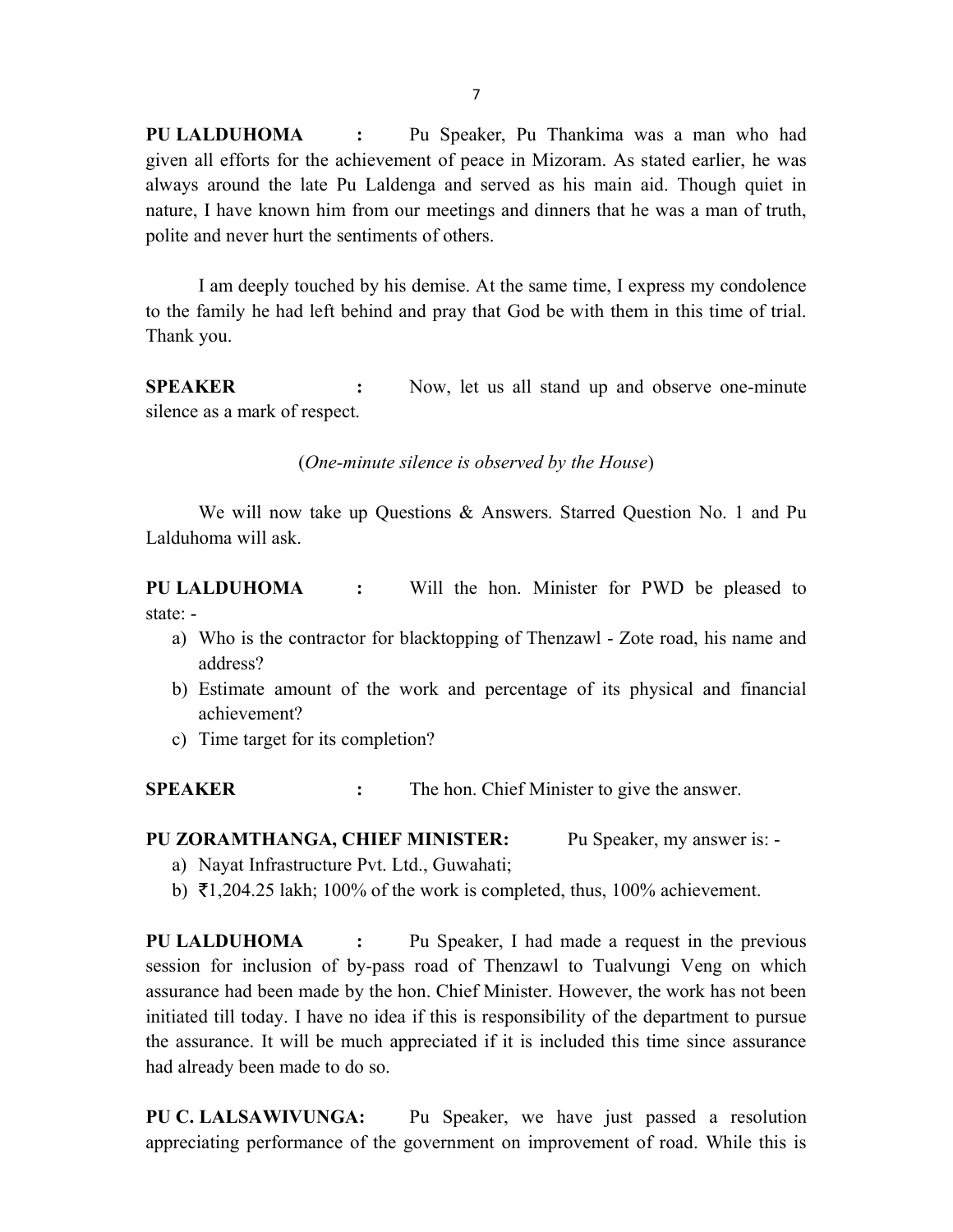the case, Pu Speaker, some roads have now again damages during this short period of time on which I expect the hon. Chief Minister to explain the reason. I would also like to ask as a supplementary if concerned contractors may be urged to expedite improvement of roads such as Champhai – Tuipui and Keitum – Tuipui for it is difficult for the concerned people to take this condition for granted. Also, may widening of Biate – Tuipui road be done for the safety of heavy loaded trucks plying on this narrow road? Thank you.

SPEAKER : I call the hon. Chief Minister to answer those questions as far as possible.

PU ZORAMTHANGA, CHIEF MINISTER : Pu Speaker, I think it is necessary to give more explanations regarding Thenzawl - Zote road. It is of  $8<sup>th</sup>$  phase of PMGSY scheme being tendered in 2013. The work is of cell-filled concrete pavement (CFC) which has already been completed in 2018. The granular sub-base is 125 mm in thickness and the cell-filled concrete is 3.75 width and 100 mm in thickness. As of the road mentioned by Pu Duhoma, it is only of 1km and 145 lakh is estimated for the work. As already stated, there is barely a time to pursue the work within this short period since dry season. We have yet to decide if it is done by funding system or the fund expected through bamboo link road. We are now examining our budget status and the work will done as mentioned.

 Regarding short-termed roads as claimed by Pu Sawivunga, there might have been a scratch in some portions but not on entirely. It is known to us all that we hardly had time and money to make an ideal performance within a short interval. What have been done so far were of patching works mostly done by means of road roller which the department have only a few. As we propose to purchase more road rollers for the work, the election code of conduct restricted us to proceed till the month of May. 20 Nos, road rollers somehow arrived by June but nothing much of patching work could be done in such a limited time.

 As of Champhai - Keitum via Tuipui road mentioned by Pu Sawivunga, some portions are of BRTF but we may also take up as necessary. Likewise, widening may also be taken up as per fund availability. Thank you.

SPEAKER : Starred Question No. 2 and Pu Zodintluanga Ralte to ask.

PU ZODINTLUANGA RALTE: May the hon. Home Minister be pleased to state-

The boundary of Mizoram as per officially declared by the Govt. of Mizoram?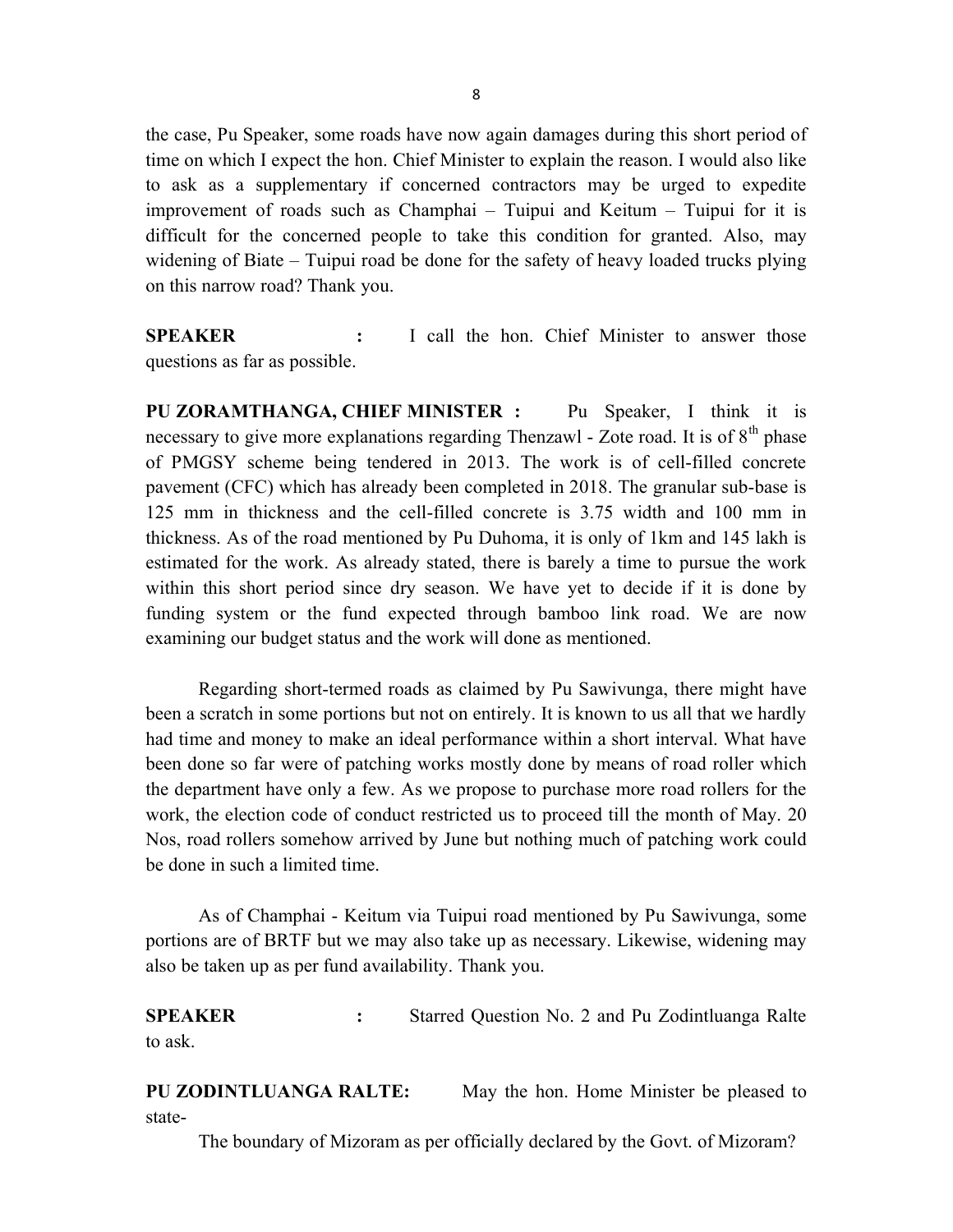**SPEAKER** : Hon. Home Minister to give the answer.

PU LALCHAMLIANA, MINISTER: Pu Speaker, my answer to the Question of Pu Zodintluanga Ralte, Starred Question No. 2 is: -

 The boundary of Mizoram with that of Assam, Tripura, Manipur, Myanmar and Bangladesh notified in the Inner Line Notification, 20<sup>th</sup> August, 1875 which had been made on the basis of Bengal Frontier Regulation, 1873 is accepted as the boundary of Mizoram with that of Assam.

SPEAKER : Supplementary Question from Pu Zodintluanga Ralte.

PU ZODINTLUANGA RALTE: Pu Speaker, I appreciate efficiency of the hon. Minister for being able to furnish a specific and timely answer to the question on our boundary with Assam which had been placed in June's Session. For we now had cleared-off our boundary dispute with Assam, I would like to know the step which has been taken so far by the government for preservation of our boundary.

Secondly, the statement of the hon. Chief Minister on the  $22<sup>nd</sup>$  July at *Hnam* Run which indicate the strategy recently laid down by the government for resolving our boundary dispute is not a matter to be publicized; Pu Speaker, this statement put the people in panic. So, in order to normalise the situation, may the hon. Home Minister publicize in the House the said strategy mentioned by the hon. Chief Minister?

SPEAKER : Next is hon. Member, Pu Lalrinsanga Ralte.

PU LALRINSANGA RALTE: Pu Speaker, it is truly appreciative that the hon. Home Minister and an able Ministry has now resolved our boundary dispute. Relating to this, I would like to know if there was any finding or case being resolved under the Boundary Commission set up in the previous Ministry? We now have a specific boundary line which need to be taken care in the future. Thus, I would like to point out that there is a convenient location for settlement of border security force at Vairengte's boundary in case the government have in mind to do so. May I ask if there is any proposal to place IR Battalion to protect our boundary?

SPEAKER : Hon. Member, Pu Vanlaltanpuia is next.

Dr. VANLALTANPUIA : It is learned from the news that Indo-Tibetan Border Police (ITBP) and BSF are allegedly operating in the Mizoram-Assam border area. Is this a fact?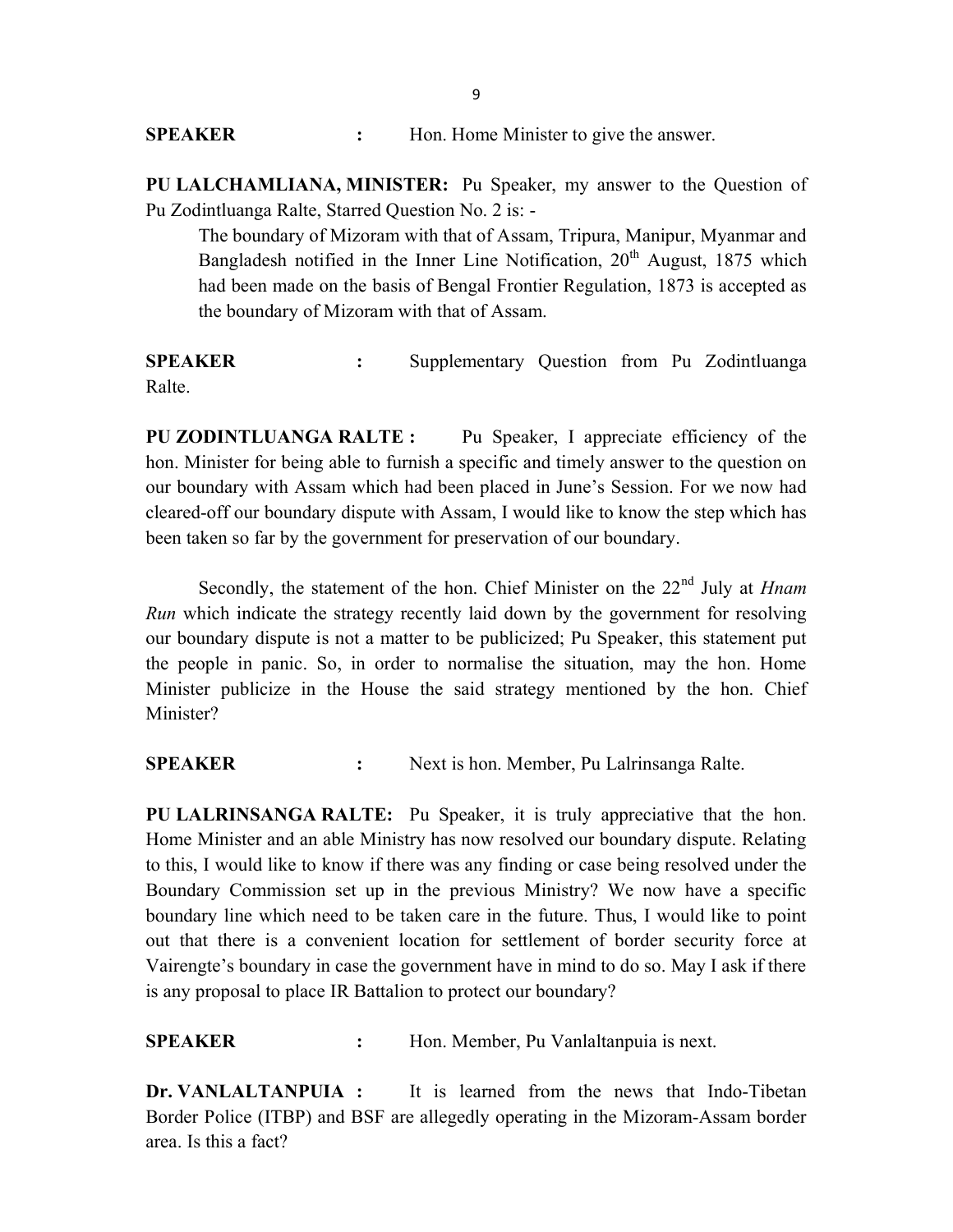SPEAKER : So far, we have taken 3 Supplementary questions which is enough. I now call up the hon. Home Minister to give the answer as far as possible.

PU LALCHAMLIANA, MINISTER: Thank you, Pu Speaker. Firstly, to answer the question of Pu Zodintluanga, as soon as a new Ministry came into being, it is a must to reconstitute Crore Committee which had been set up in the previous Ministry to deal with any case relating to the boundary issue. We have collected documents relating to the issue so that we are able to maintain the same stance in any of the discussion with the central or Assam Govt. which may be taken placed. In my opinion, this is not a matter to be taken up single-handedly but necessary to pursue in coordination with various political parties and NGO's to discuss as to how to proceed with it.

 As of a request to publicize a matter which is stated by the hon. Chief Minister unethical, I opine it is unbecoming to insist on.

PU ZODINTLUANGA RALTE: If there is a specific strategy laid down by the government as claimed, why is the need for the hon. Home Minister to keep on fussing with the issue, Pu Speaker?

PU LALCHAMLIANA, MINISTER: Pu Speaker, it is because there are few problems which need to be cleared still. As of the point raised by Pu Lalrinsanga, if I have not mistaken, the Boundary Commission had not been set up actually, yet, the Boundary Committee for setting up the commission. The Fact-Finding Committee had also been set up during UT era with the case being examined under the guidance of the late Rev. Zairema and Pu B. Punte.

PU LALRINSANGA RALTE : Interruption, Pu Speaker. If I have not mistaken, Pu Chawngkunga was the chairman either of the Boundary Commission or the Boundary Committee during the Congress Ministry.

PU LALCHAMLIANA, MINISTER: Pu Speaker, since it is not the state government's jurisdiction to set up the Boundary Commission, I think it was the Boundary Committee; I believe the said committee had not even submitted its report to the government. Anyway, in 2007, under the leadership of Pu Zoramthanga, the hon. Chief Minister, All-Party Meeting had also made a proposal for constituting the Boundary Commission to approach the central for boundary demarcation on the basis of 1875 notification. However, there was no further action being taken due to dual opinion on the issue. Also, there was a demand of Joint Action Committee being submitted to the central in 2018 with the undersigned of Pu F. Ngurbiakvela. This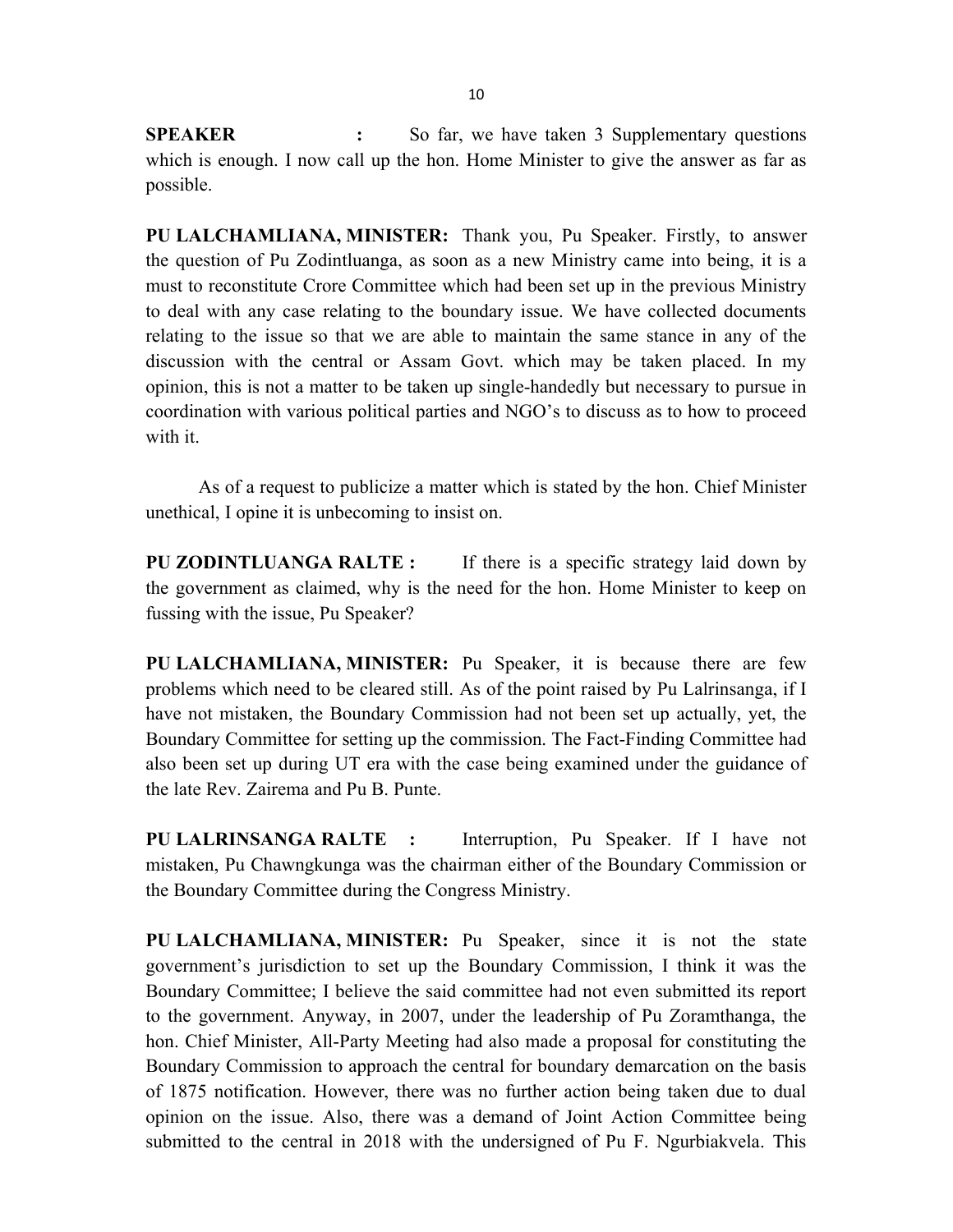much is i can say in this regard.

 As stated by Dr. Vanlaltanpuia, I too have come across the news report of ITBP and BSF as being operated in the boundary area. So, instruction is given to our police for investigation on immediate case. As per the finding, the said forces had been detailed on duty in the area of Hailakandi only to maintain law & order situation within Assam during the declaration of NRC. So, I believe it is a misinformation.

SPEAKER : The boundary is generally an important issue every time a new ministry came into being and it has always been one of the most discussed issues in the House. Let us hope this problem is vanished when border roads to Myanmar and Bangladesh are achieved. Now, Dr. ZR Thiamsanga to ask Starred Question No. 3.

Dr. ZR. THIAMSANGA : Thank you, Pu Speaker. May the hon. Minister of P & E be pleased to state: -

- a) We have often faced power failure in the main line to Champhai District through 132 kV of Saitual. On such occasion, we receive through alternative line of Lungdar-Khawzawl-Champhai via Bukpui of 33 kV. May the alternative powerline we received may be upgraded to 132 kV level?
- b) Is there initiative on solar energy so as to alleviate our shortage in power supply?

SPEAKER : Now, Pu R. Lalzirliana, hon. Minister to give the answer.

PU R. LALZIRLIANA, MINISTER: Pu Speaker, the answer is as follows:

- a) Initiative has been made for improvement of power supply to Champhai District and the work is now in progress.
- b) Yes.

PU C. LALSAWIVUNGA : Pu Lalsawivunga, hon. Member to ask supplementary question.

PU C. LALSAWIVUNGA : It is a fact that insufficiency on power supply is intensive in our state. Yet, we hardly have a project which is worth-mentioning whereas some minor hydel projects which had been initiated were abandoned. My questions in this connection are –

i) When will Tlawhva Mini-hydel project be commissioned?

ii) If there is any plan to put more of grid connected root clubbed solar plants of 100 kW, 50 kW and 35.55 kW?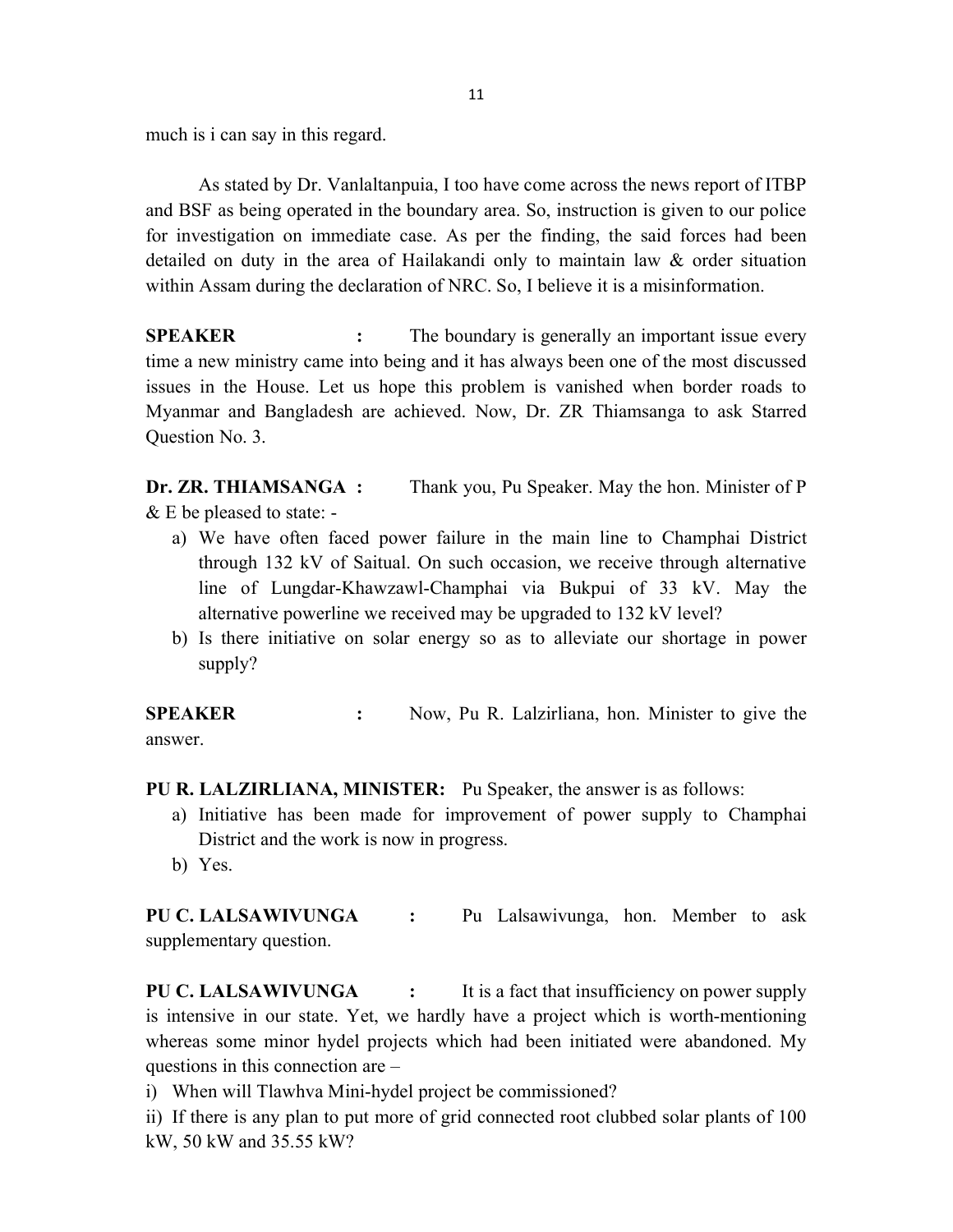iii) Is there any plan for major solar project in our state and if there is initiative being made?

SPEAKER : Another Supplementary from Dr. ZR Thiamsanga.

Dr. ZR. THIAMSANGA : Pu Speaker, Champhai district is so far improving in power supply; yet, our main shortcoming is old insulator which remain in used for Saitual - Khawzawl line. Another problem is private owned teak plantation which covers a wide range across the line obstructed improvement works of the department. So, I think it takes cooperation of owners of such plantations to resolve the problem. It is appreciative that PHE has come a long way on solar project as we now have achieved numbers of solar generated pumping system. Likewise, construction of 20 mW of Vankal project also is now in full swing; I thank the government for such initiatives. Thank you.

SPEAKER : The hon. Member Pu BD Chakma.

PU B.D. CHAKMA : Pu Speaker, my Supplementary Question is - Power supply in the area of Tuichawng valley so far is good. Yet, no improvement is seen in Theka valley on which I have to ask the government if measure may be taken in this regard.

PU R. LALZIRLIANA, MINISTER: Pu Speaker, in reply to the question of Pu ZR Thiamsanga, I have to state that insufficiency of power supply and frequent load shedding in our state is known to all. And, in order to improve the system, there are various obstructions for the workers as stated by Pu Thiamsanga such as private plantations of teak and betel nuts etc. along the lines.

 Regarding a substitute for 132 kV to Champhai District through Bukpui-Lungdar-Khawzawl, 32 kV is given for we could not afford 132 kV as demanded. As of now, estimate amount of 795.76 lakh for 132 kV has been initiated for replacement of 32 kV line. The approved sanction of 231 lakh had already been allotted under SEDP for the year 2018-19 whereas 562.25 lakh has also been provided through SEDP for the year 2019-20. As of the progress of work, 53% is completed and is scheduled for completion by 2020. Despite few problems evolves in the process, all possible efforts are given so that it is completed within the stipulated time.

 As of the question on Tlawva hydel project from Pu Sawivunga, it is regretted that the project could not be completed on time due to various problems; yet, intensive effort is being given so that it is completed by 2020.

Regarding roof-top solar generating, effective step could not be maintained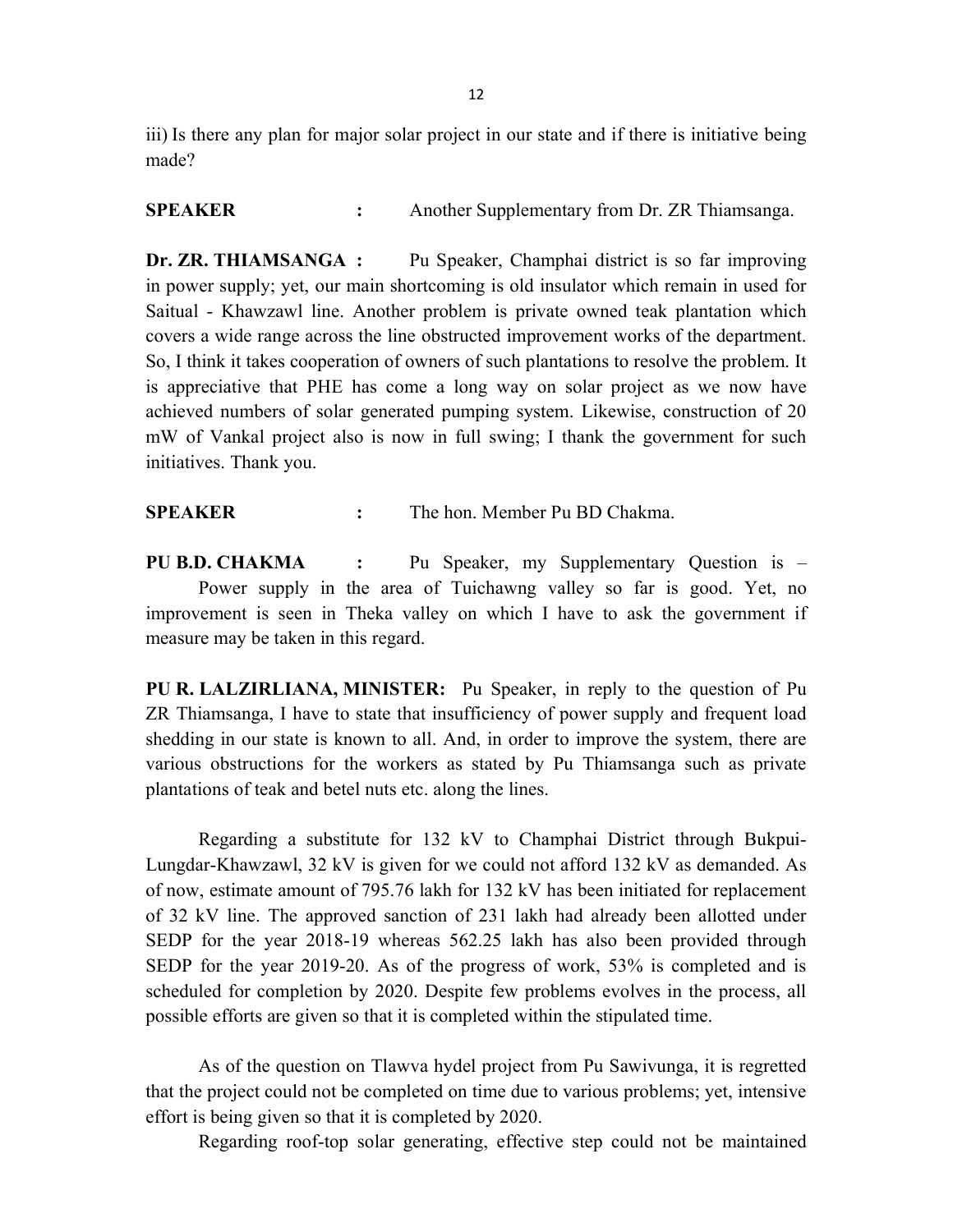since it is of centrally funded. Yet, there is a plan for roof-top power supply targeting 500 kW which may be started by 2020. As of Vankal project of 20 mW, the work is in full swing so that it is completed by 2020. Sanction of 21.07 crore has already been received and DPR for internal project is now ready.

 Zoram Energy Development Agency (ZEDA) is now working on 2 mW of Tlungvel at the cost of 14 crore and pressure has been made so that it is completed within 2019.

 Regarding the question raised by Pu BD Chakma, it is often targeted by the department to take up Tlabung and other areas but could not be proceed due to road damaged in rainy season; yet, the project is noted for immediate action.

 None has asked regarding power supply for Aizawl and the surrounding villages, yet, it may be noted by the House that intensive effort is given by the department for upgrading distribution transformers, repair and replacement of damaged parts and for village/town extension. We have now installed at least 4 Nos. at Zuangtui which is of a reasonable strength for the area covering.

 Knowing the importance of power supply, the hon. Chief Minister has fulfilled our demand for allotment of fund from SEDP out of which transformer of 132 kV and 12.5 mW had been purchased and for distribution transformer of 11.433 kV being processed. Apart from this, Finance Deptt. has approved sanction for purchase of another transformer of 12.5 kV which may be installed without calling tender. As per the request of a fellow Member for improvement of power supply in his constituency, file has been initiated for purchase of 6 Nos. of 500 kV. Likewise, there is a plan for purchase of 16 Nos. of 250 kVA, 25 Nos. of 100 kV, 30 Nos. kVA and 30 Nos. of 25 kVA at the same time; this is never happened in the history of the Govt. of Mizoram.

 For all the above, and on behalf of my department, I express my appreciation to the hon. Chief Minister for his cooperation. Thank you.

SPEAKER : A few minutes left for Questions & Answers. I call up Pu BD Chakma to ask Starred Question No. 4.

PU B.D. CHAKMA : Thank you, Pu Speaker. Will the hon. Minister for Education be pleased to state:

 If there are Science and Mathematics teachers at Borapansuri High School? If not, is there any proposal to fill up the vacant posts?

SPEAKER : The hon. Minister will give the answer but no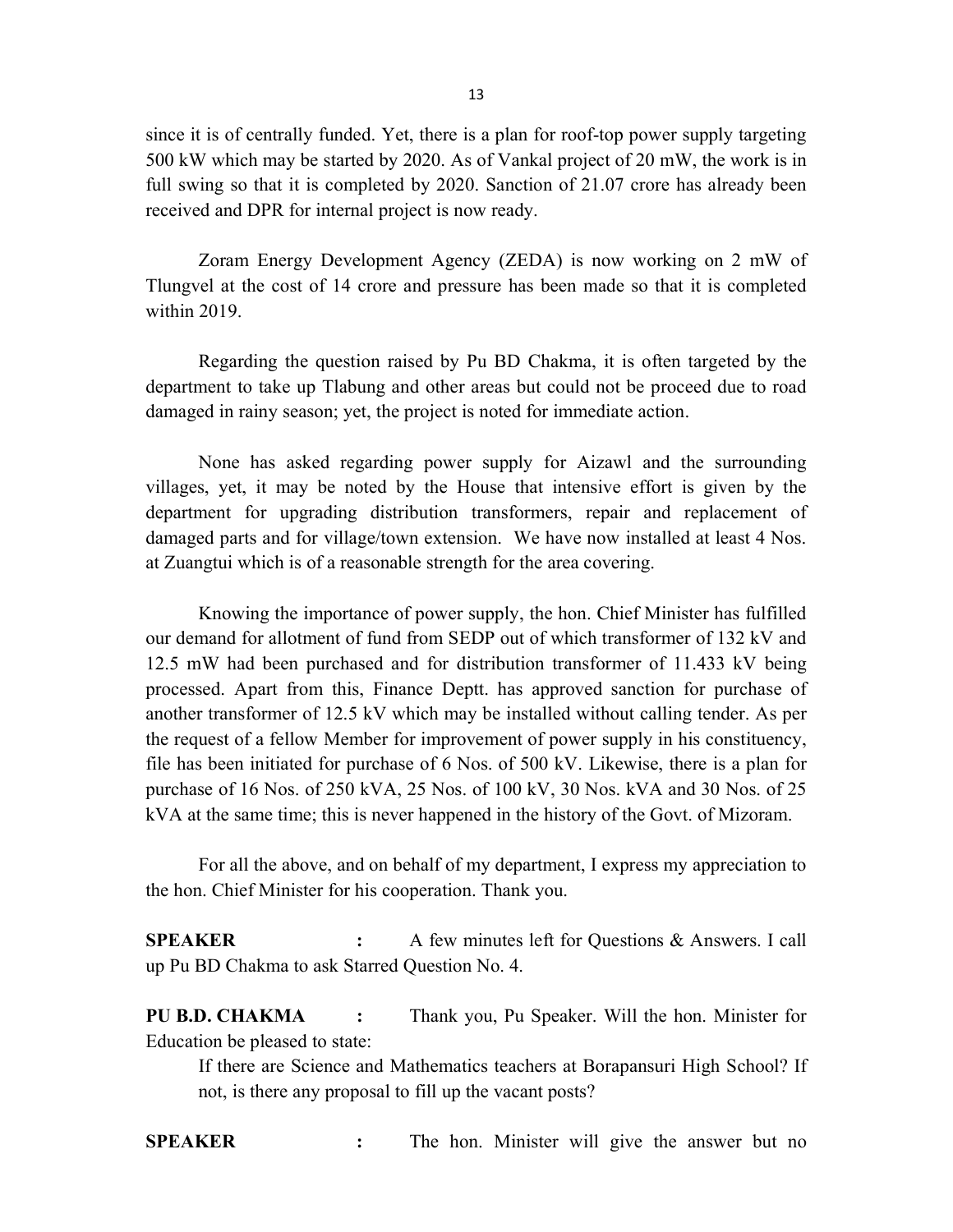supplementary question will be taken. Pu Lalchhandama Ralte, the hon. Minister.

PU LALCHANDAMA RALTE, MINISTER: Pu Speaker, my answer is – Boranpansuri High School has 1 Science Teacher but no Mathematics Teacher. Yes, proposal is going on for filling up the vacant post.

**SPEAKER** : Pu KT Rokhaw could not attend the session today for he is attending Pu Hiphei to Guwahati for medical treatment.

 The following Members are appointed as Panel of Chairmen during this Session: -

- 1) Pu Vanlalhlana, MLA;
- 2) Pu K.T. Rokhaw, MLA;
- 3) Pu Z.R. Thiamsanga, MLA;
- 4) Pu C. Lalmuanpuia, MLA.

 We will now move on to Laying of Papers and I call upon Dr. K. Pachhunga to lay on the table of the House, the Statement of Action Taken on the further recommendation of Committee on Estimates contained in the first Report of 2019 relating to State Investment Programme Management Implementation Unit (SIPMIU) under Urban Development & Poverty Alleviation Department, Government of Mizoram.

Dr. K. PACHHUNGA : With your permission and of the House, Pu Speaker, I hereby lay on the table of the House, the Statement of Action Taken by the Government against further Recommendation of Committee on Estimates contained in the First Report relating to Urban Development & Poverty Alleviation Department. Thank you.

SPEAKER : Let the copy be distributed. Next is Dr. ZR Thiamsanga to lay on the table of the House, the Statement of Action Taken by the Government against further Recommendation of Committee on Estimates contained in the Third, 2019 of Subject Committee-III relating to HIV/AIDS under Health & Family Welfare Department.

Dr. ZR. THIAMSANGA : With your permission and of the House, Pu Speaker, I hereby lay on the table of the House, the Statement of Action Taken by the Government against further Recommendation of Committee on Estimates contained in the Third, 2019 of Subject Committee-III relating to HIV/AIDS under Health  $\&$ Family Welfare Department. Thank you.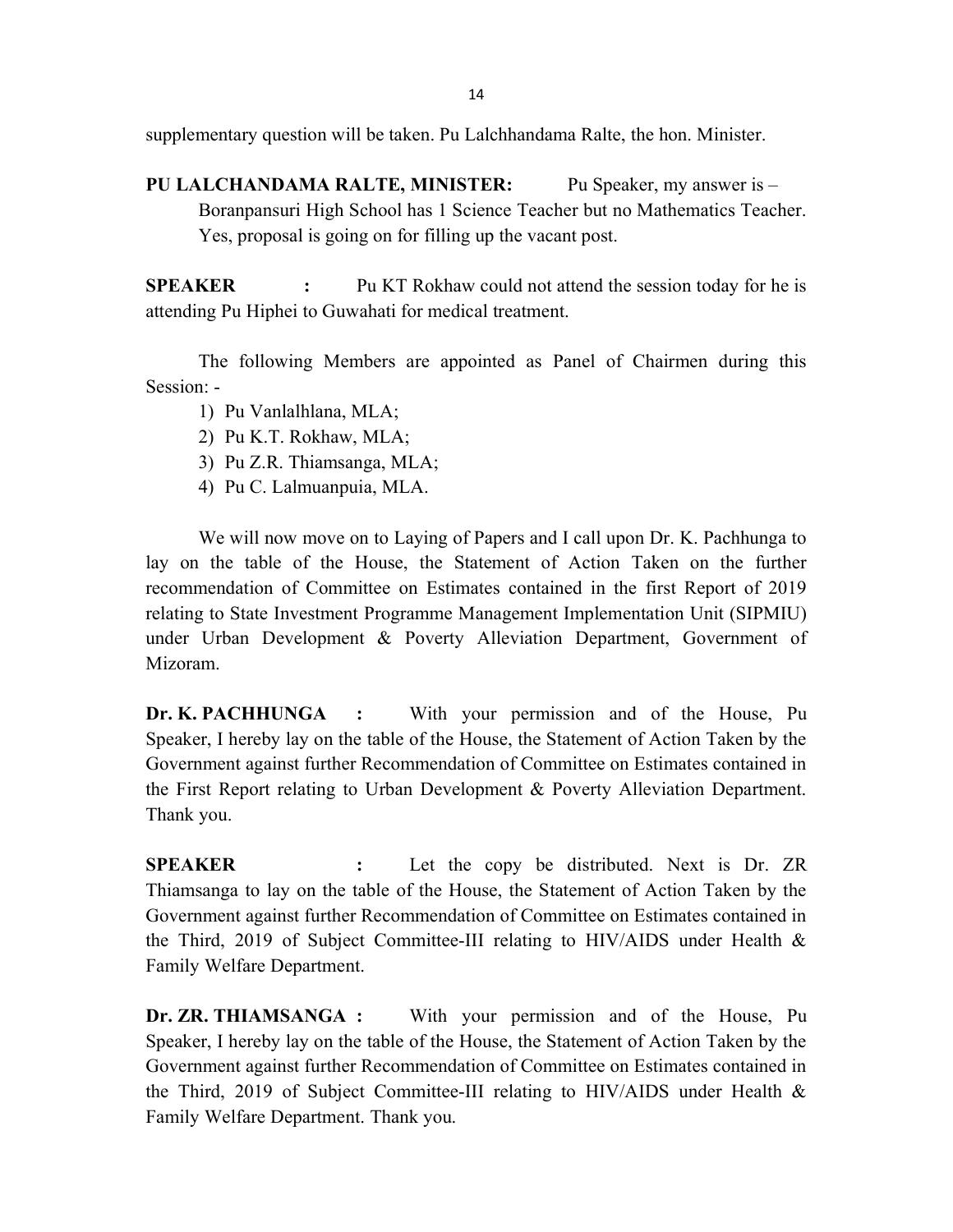SPEAKER : Let the copy be distributed. The Business Advisory Committee, in its meeting on the  $22<sup>nd</sup>$  October has passed for summoning this Session; I hereby present the copy to this House. May the copy be distributed. Now, I ask if the House agree with it. (MEMBERS: Yes.)

 Now, I call upon Pu Lalduhoma, Chairman, PAC to lay on the table of the House, the Reports of Public Account Committee, such as: -

- i) The  $1<sup>st</sup>$  Report on the Report of Comptroller & Auditor General of India for the year 2011-12, 2012-13, 2013-14, 2014-15 and 2015-16 relating to Taxation Department.
- ii) The 2<sup>nd</sup> Report on the Report of Comptroller & Auditor General of India for the year 2014-15 and 2015-16 relating to Food, Civil Supplies & Consumers Affairs Department; And,
- iii) The  $3<sup>rd</sup>$  Report on the Report of Comptroller & Auditor General of India for the year 2014-15 relating to Health & Family Welfare Department.

PU LALDUHOMA : With your permission and of the House, Pu Speaker, I hereby lay on the table of the House, the  $1<sup>st</sup>$  Report on the Report of Comptroller & Auditor General of India for the year 2011-12, 2012-13, 2013-14, 2014-15 and 2015-16 relating to Taxation Department which concern incorrect assessment of the revenue turn-overs to be paid by the businessmen. The Committee in its meeting expresses it concern for excessive cases of Bakijai in the department. The committee further finds out unequal treatment to those having liabilities after introduction of MVAT and GST and therefore urged the department to have a discussion on this matter with AG office.

Secondly, on the  $2<sup>nd</sup>$  Report on the Report of Comptroller & Auditor General of India for the year 2014-15 and 2015-16 relating to Food, Civil Supplies & Consumers Affairs Department, the committee finds the department is lack of efficiency in record keeping, inspection of godowns and also for excessive amount of misuse of funds. Besides, the committee is in the opinion that suspension rules more or less encourages the practice of corruption among the staffs. Also, the committee finds the process of recovery to the defaulters as considerably slow and equal treatment thus be brought in the case of demised and staff under suspension, and if necessary, evidence may be taken and Public Demand Recovery Act, 2001 be prevailed.

Lastly, I present the  $3<sup>rd</sup>$  report on the report on Comptroller and Auditor General of India for the year 2014 -2015 relating to Health and Family Welfare Department. Pu Speaker, in an effort to minimize mortality rate, five vehicles were purchased and the price was given in advance. So far, only one vehicle has been received which I opine should be attended immediately. Thank you.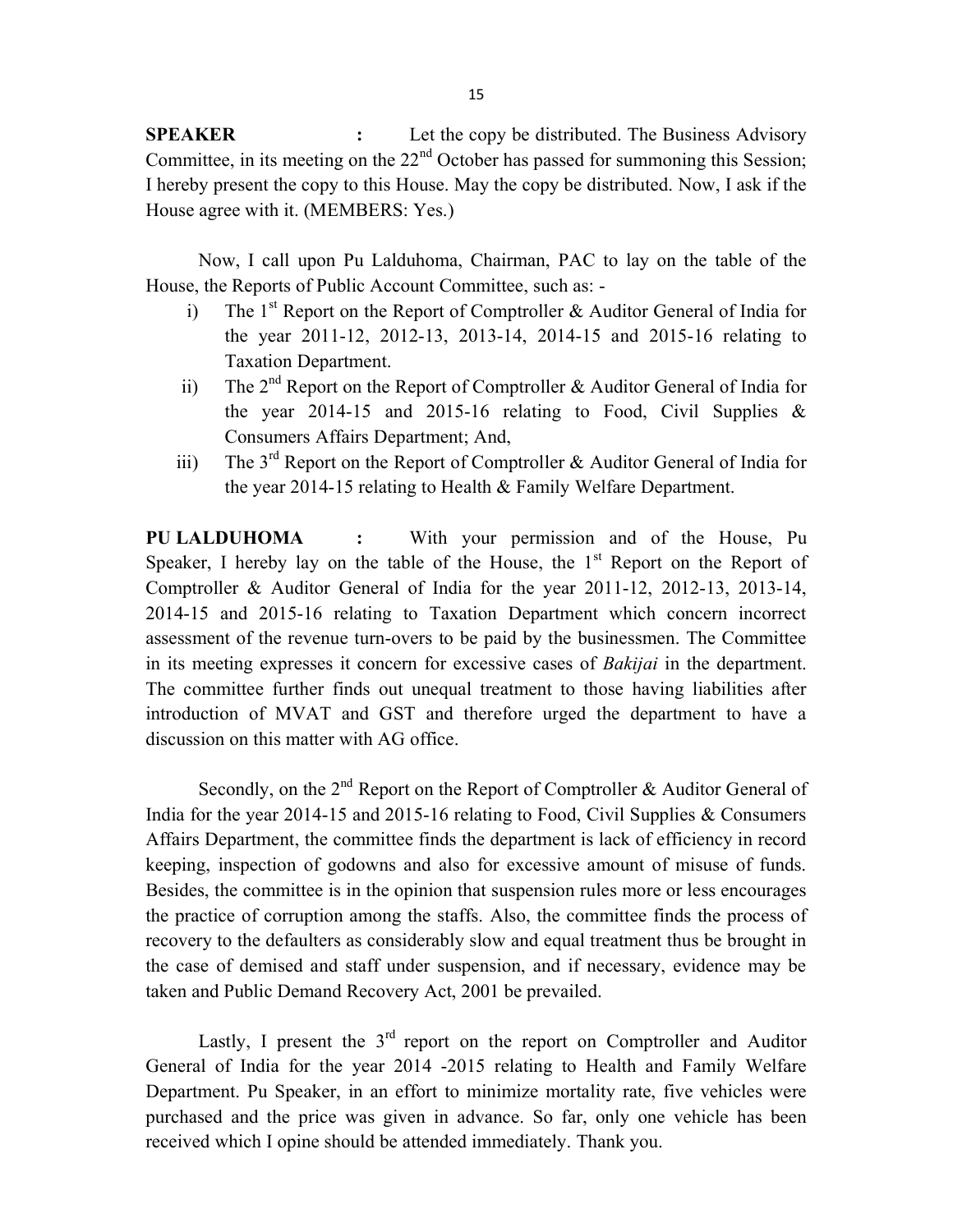**SPEAKER** : The House Committee has been working very hard. Let us now call Dr. ZR. Thiamsanga, Chairman, Subject Committee-III to present "The Fourth Report on Action taken by the Government on the recommendations contained in the Second Report of Subject Committee-III of the Eighth Legislative assembly of Mizoram relating to National Mission on oilseeds and oil palm under Agriculture department."

Dr. ZR. THIAMSANGA : Pu Speaker, with your permission and of the House, I present the Fourth Report of Subject committee-III Action taken by the Government on the recommendations contained in the Second Report of Subject Committee-III of the Eighth Legislative Assembly of Mizoram relating to National Mission on oilseeds and oil palm under Agriculture department.

SPEAKER : Let the copy be distributed. We will now call Pu Ramthanmawia, Chairman, Committee on Government Assurance, to present "The First Report on Action taken by the Government against the recommendations of the committee on Government Assurances contained in its Eighth Report of Seventh Legislative Assembly relating to Public Health Engineering Department; and, the Second report relating to Government Assurance given by the Ministers in the Fourteenth & Fifteenth Sessions of the Seventh Legislative Assembly of Mizoram.

PU RAMTHANMAWIA : Pu Speaker, with your permission and of the House, I present "The first Report on Action taken by the government against the Recommendations of the Committee on Government Assurances contained in its Eighth Report of Seventh Legislative Assembly relating to Public Health Engineering Department.

 Pu Speaker, with your permission and of the House, I present, the Second Report relating to Government Assurance given by the Ministers in the Fourteenth & Fifteenth Sessions of the Seventh Legislative Assembly of Mizoram.

SPEAKER : Let the copy be distributed. Today we have official resolution. Let us now call hon. Minister, Dr. K. Beichhua to move it.

Dr. K. BEICHHUA, MINISTER: Pu Speaker, the official resolution is "Resolution of scheduled tribe and other traditional forest dwellers (Recognition of Forest Rights) Act, 2006". Pu Speaker, as per India Constitution article 371G of the Constitution provides inter alia that,

"Notwithstanding anything in this Constitution

- (a) No act of Parliament in respect of  $-$
- 1) Religious of social practices of the Mizos;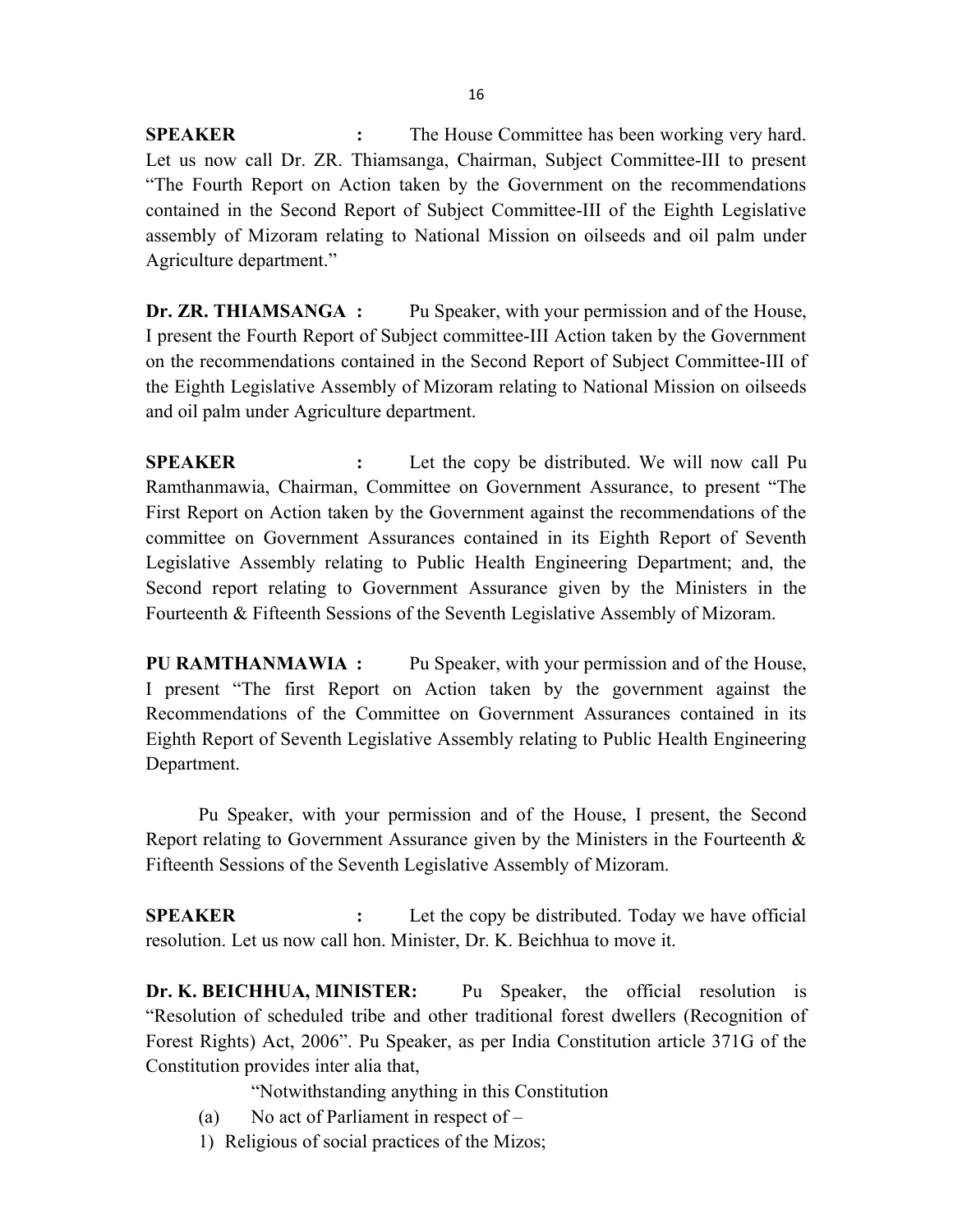- 2) Mizo customary law and procedure,
- 3) Administration of civil and criminal justice involving decisions according to Mizo customary law,
- 4) Ownership and transfer of land, shall apply to the State of Mizoram unless the Legislative Assembly of the State of Mizoram by a resolution so decides."

 The scheduled tribe and the traditional forest dwellers recognition of the forest Rights Act, 2006 is implemented in all the States except Jammu & Kashmir. Due to this act, Mizoram Legislative Assembly passed the official resolution on 29.10.2009 and issued a notification on 3.3.2010; it was implemented on dt. 31.12.2009.

 The Scheduled Tribe and other Traditional forest dwellers recognition of Forest Rights Act 2006 was translated into Mizo and 5,000 copies were distributed to Gram Seva, Village Council and shareholders for awareness, yet, none has claimed their right. Two contractual in facilitators were appointed to provide awareness to the public concern. However, they were discharged of their duty on 2016-2017 since the receipt is Nil as none has claimed the right.

 The central government funding ended in 2014-2015. Despite Consultation and Sensitization awareness programmes being provided in the state district and block level and shareholders committees, no one claim the rights. Thus, it is concluded that this act does not hold any value in Mizoram.

 To implement the act, the demand of 10 lakh rupees to the Ministry of Tribal Affairs which has been made in pursuance of proposal made by PAC meeting had been rejected. It is stated that the case of Mizoram had been decided by the same committee.

I now submit the "Traditional Forest dwellers recognition of forest rights Act, 2006, which may be revoked by the House. Thank you.

SPEAKER : The hon. Minister has clearly stated the reason to revoke this act. I think there is not much to be discussed and 5 minutes is allotted to each member. Pu Lalduhoma will start.

PU LALDUHOMA : Thank you, Pu Speaker. In short, I will mention it as forest Rights Act. Under this act which was passed in the Parliament, there are various provisions for scheduled tribes to claim their lands. With the help of these provisions, some tribes were given back their lost land. It is an act to safeguard scheduled tribes who have made their livings out of forests. Knowing the importance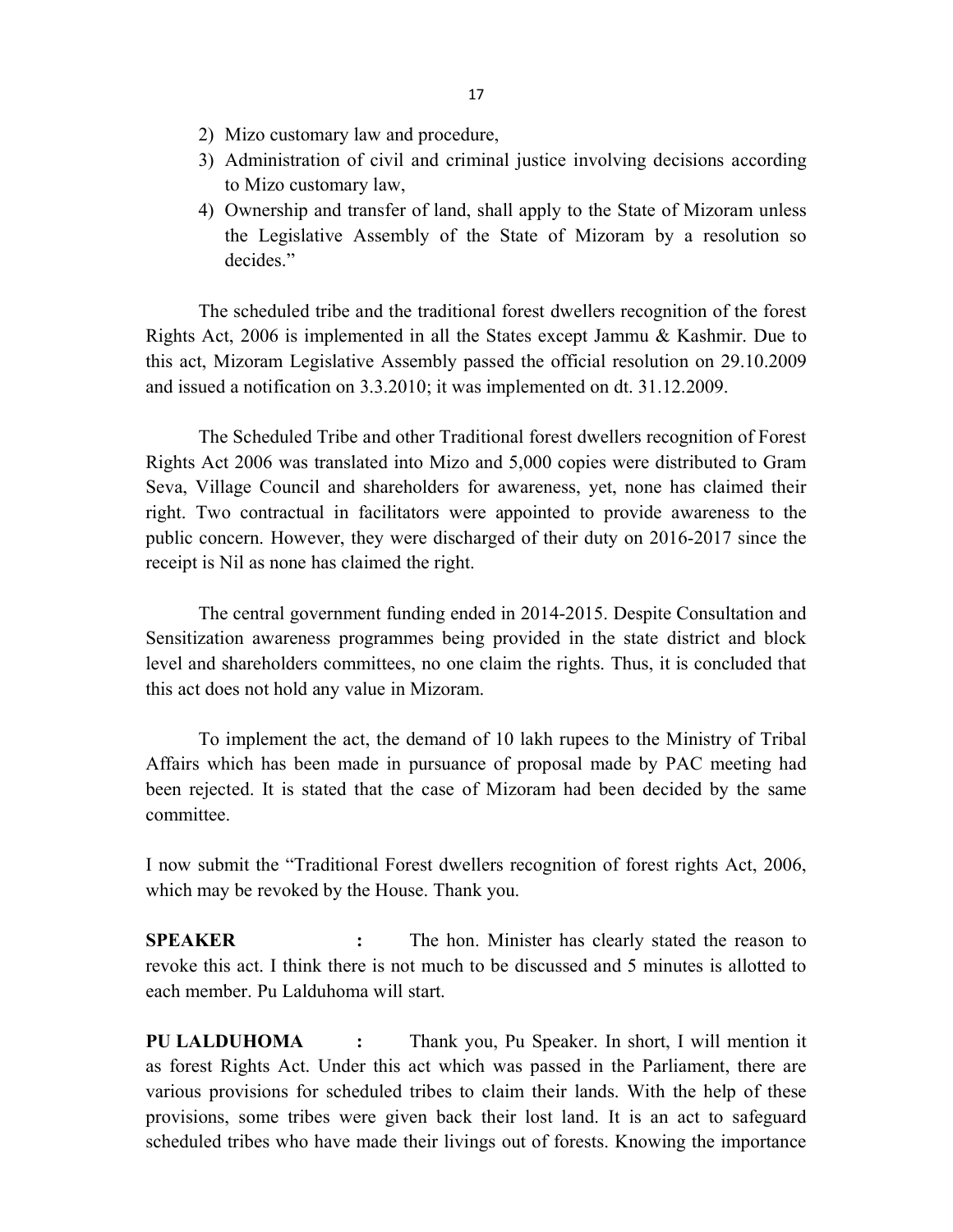and significant of the act, the previous ministry had submitted this act as official resolution and was passed in the Assembly. A study group was sent to Tripura; it is learned that there are 80% of land which was given back to the scheduled tribes.

 Pu Speaker, I opine enough awareness is not given and is a shame for the government that the funding had to be stopped whereas in other states, the concerned tribes were taught how to claim. We will begin SEDP and project forest and this act will then prove crucial.

 Due to negligence of providing awareness, it is regretted that we have official resolution to revoke the Act. When there is a government who governs the people, this will be essential tool to safeguard their source of livelihood but it is sad we are against this resolution.

**Prof. F. LALNUNMAWIA :** Pu Speaker, thank you. I would like to state few words regarding this official resolution.

 This Act is to safeguard the tribal people of India as other States have implemented it successfully. It is now 10 years since implementation. As we have heard, the act does not have any impact in spite of giving awareness and campaign. Mizoram is tribal area but this act may not be essential as other states. We are under Article 371G and we can survive without rules. There is a provision where the rules can be misused. Government land can go to the hands of the individual. At present, we can do without this rule and we may thus support the resolution to revoke the Act. Thank you, Pu Speaker.

SPEAKER : Hon. Member, Pu B.D. Chakma.

PU B.D. CHAKMA : Pu Speaker, thank you. Like hon. Member Pu Lalduhoma has stated, I am against revoking the act. In Mizoram, there is land based activities. Say for example, as in NLUP which is now SEDP, I am wondering if there is a clash between Agriculture & Allied activities and Forest Department. I thus opposed the resolution of revoking the standing act. Pu Speaker, thank you.

#### SPEAKER : Hon. Dy. Chief Minister, Pu Tawnluaia.

PU TAWNLUAIA, DEPUTY CHIEF MINISTER: Pu Speaker, thank you. The Mover has clearly stated that we are safeguard by Article 371G. Thus, it is not wise to go against the article which give provision to safeguard the people of Mizoram. We have to safeguard "Ownership & Transfer of Land" in which even the Parliament could not interfere. So, let us support and pass the resolution. Thank you.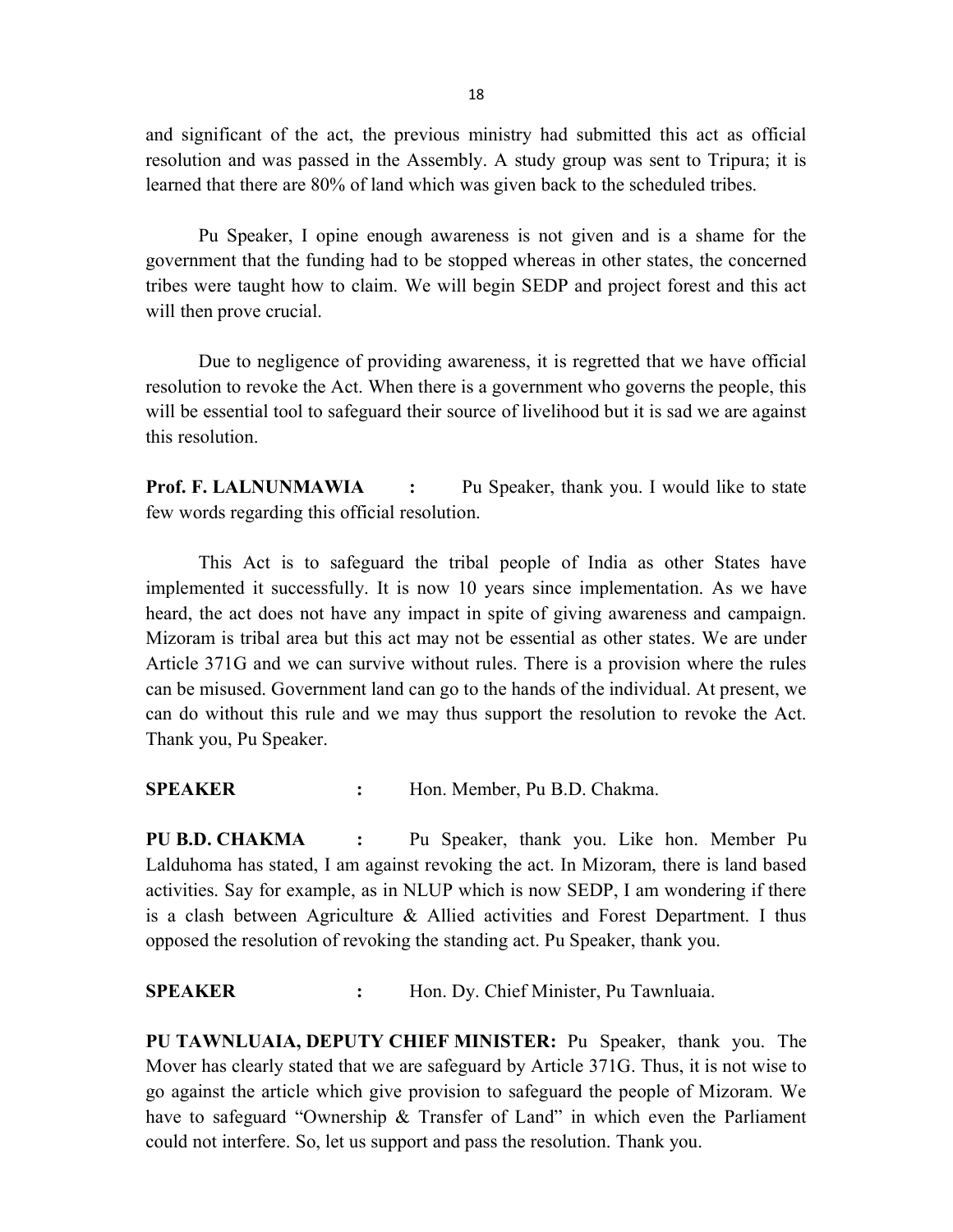SPEAKER : Alright, there can be of different interpretations. Hon. Dy. Chief Minister has highlighted the Article 371G of the provision for our safeguard which read, "Religious or social practices of the Mizos, customary law and procedure, administration of civil and criminal justices involving decision according to Mizo customary law. We are further safeguarded by "Ownership &Transfer of Land". Thus, the present Act can interfere in the said articles and intervene in the privilege that we have in Article371G.

PU LALDUHOMA : Pu Speaker, we are twisting in the wrong direction; we are not stating that Article 371G nor does the resolution aims to omit. However, if there is any act we prefer, passed by the parliament can be adopted through article 371G. Thus, the said Act was adopted in 2009 believing to be useful for our state. After availing 371G, we have not achieve in retaining even an inch of the forest land under Indian Forest Act. We only stated that if this Act is in use, we will benefit. We did not indicate amending Article 371G.

**SPEAKER** : If so,  $371(g)$  is sufficient. Thus, the Mover moved that another act is not required. Let us now call Pu Robert Romawia Royte, hon. Minister.

PU ROBERT ROMAWIA ROYTE, MINISTER: Pu Speaker, thank you. Today's resolution moved by hon. Minister, Dr. K. Beichhua is an important resolution.

 Pu Speaker, at the time of "Memorandum of Settlement," Peace accord between MNF and central government, Article 371(g) vested high power to the Mizoram Legislative Assembly. In my maiden speech, I have highlighted that it is a privilege to be able to sit in this august House. Pu Speaker, it is only Nagaland and Mizoram, as per Article 371(g) that can oppose the ruling of Parliament. No other state has this privilege.

 Pu Speaker, this act is applicable when tribal are surpassed by other minorities. In our State we are all tribal and Mizoram is the land of tribal superiority. Therefore, it is a wise idea to revoke this Act. Pu Speaker, Article  $371(g)$  came into existence through constitutional amendment. Therefore, let us trust this Article 371(g) for our safeguard. Thank you.

SPEAKER : Let us now call hon. Chief Minister, Pu Zoramthanga.

PU ZORAMTHANGA, CHIEF MINISTER: Pu speaker, thank you. There can be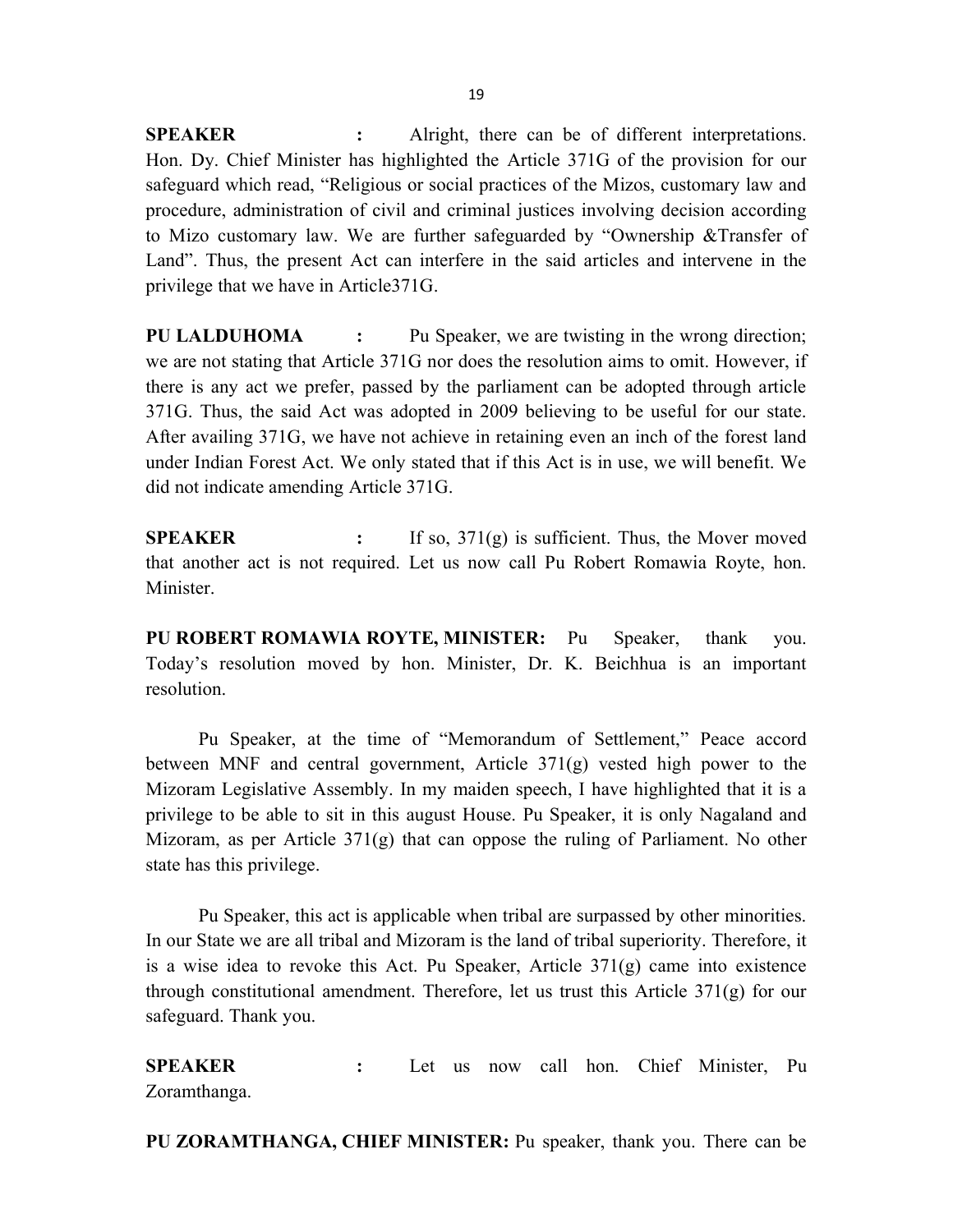argument from various angle since it is a huge subject.

In article  $371(g)$ , we are given the ultimate authority on the soil of Mizoram. It stated that "Notwithstanding anything in the constitution of India". Pu Speaker, India Parliament will not have authority in Mizoram in the following – Religious and social practices of the Mizos, Mizo customary law and procedure, in the administration of civil and criminal justice, in any decisions which concern Mizo customary law and in ownership and transfer of the land. Thus, the Constitution has given us the final authority in transfer of the land which is in the hand of Mizoram Legislative Assembly.

 Pu Speaker, there is a notification which may be declared as forest area; there is steps and guideline provided and the intellectual will study carefully. We can tell them they have no rights as per Article  $371(g)$  vested to us the right.

PU LALDUHOMA : Pu Speaker, we should remember that Article  $371(g)$  has certain points which are not included. We should remember that all central Act before declaring Mizoram to full-fledged state are not included and Indian Forest Act is one of them. If forest land can be reclaimed through Article  $371(g)$ , I would be satisfied. According to our opinion, this Act is the only mean we have to reclaim forest area. Pu Speaker, it is all for the betterment of our state with same vested interest.

PU ZORAMTHANGA, CHIEF MINISTER: It is all same vested interests, Pu Speaker. We are safeguarded by Article 371(g) thus we do not need this new tribal Act. Therefore, it is a message that we are safe by Article  $371(g)$ . So, let us all support this resolution and pass it. Thank you, Pu Speaker.

SPEAKER : Let us now call the Mover of the resolution. Let him wound up and seek the permission of the house to pass the resolution.

Dr. K. BEICHHUA, MINISTER: Pu Speaker, thank you. 6 Members have participated in the discussion, 4 members agreed with the resolution and two opposed to revoke the Act.

 Pu Speaker, this Act had been implemented for the past 10 years and not a single claim had been received despite awareness, consultation and sensitization given at district and block level. This shows how this Act is not required in Mizoram. The two contractual facilitators have to be terminated since there is nil receipt.

Pu Speaker, I now request this august House to pass, "Resolution of Scheduled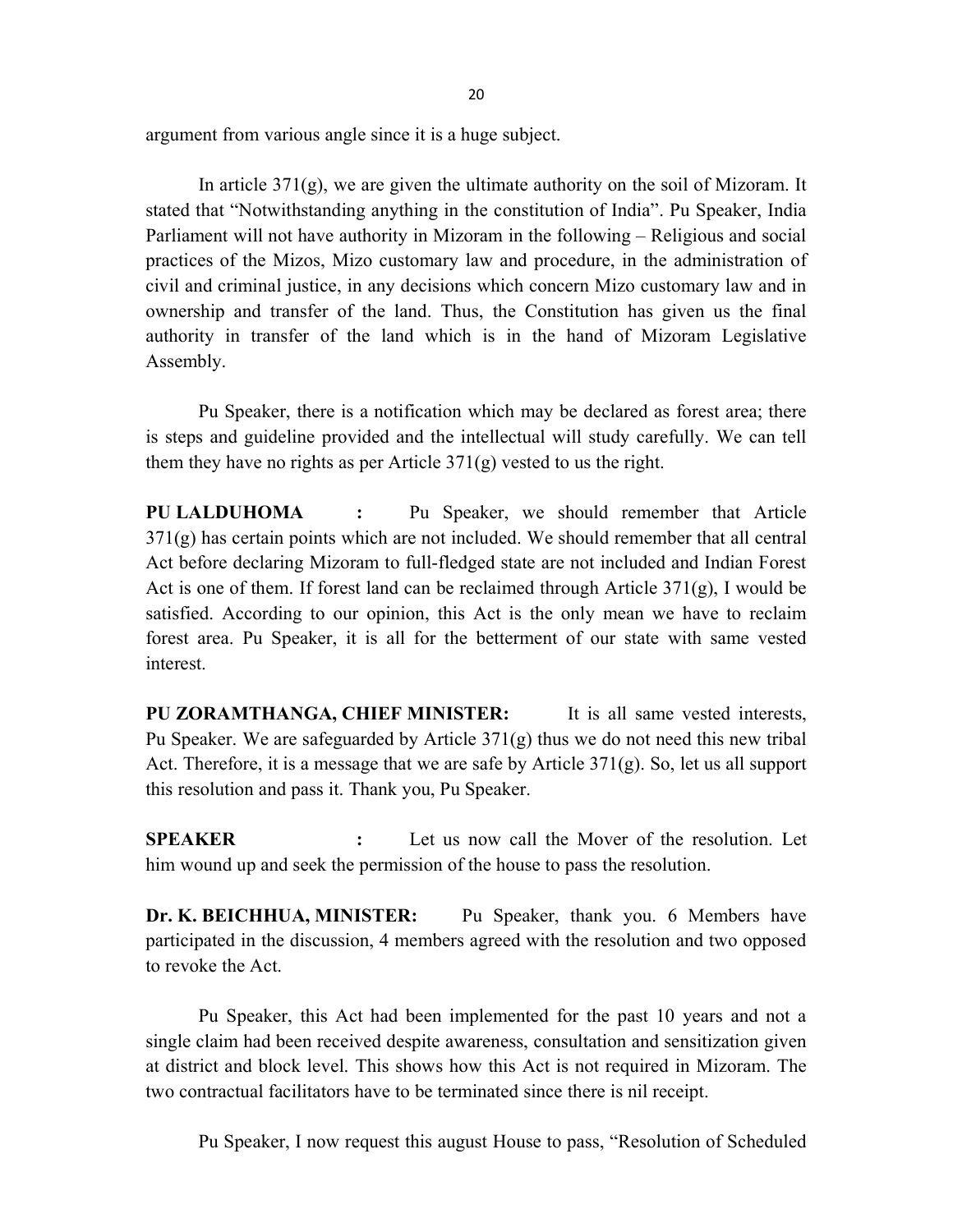Tribe & other traditional Forest Dwellers (Recognition of forest rights) Act, 2006". Thank you.

SPEAKER : The hon. Minister for Social Welfare has now requested the House to pass his official resolution.

Dr. K. BEICHHUA, MINISTER: Pu Speaker, with your permission, if it could be mentioned as 'Social Welfare & Tribal Affairs'.

SPEAKER : Alright. The Resolution is that "the official resolution passed by the Mizoram Legislative Assembly on 29<sup>th</sup> October 2009 relating to the application of the Scheduled Tribes and other Traditional Forest Dwellers (Recognition of Forest Right Act) 2006 stands revoked".

 Now, those who agree with the resolution say, "yes" and those who disagree may say, "no". Alright, the House has unanimously adopted the Resolution.

 We will now move on to the next Business. There is one more bill, "The Mizoram Anatomy (Amendment) Bill, 2019". Let us now call hon. Minister, Dr. R. Lalthangliana to introduce the Bill.

Dr. R. LALTHANGLIANA, MINISTER: Pu Speaker, thank you. It is a simple bill. The Mizoram Anatomy bill, 2019 was passed in the House. Now that the name of the medical college has been changed to Zoram Medical College and is no longer appropriate to highlight the name 'medical College'. Thus, it is required to change the name to 'Zoram Medical College'. There is not much to discuss if we can pass as it is.

**SPEAKER** : Now that the hon. Minister have introduced the bill, each member will be given 5 minutes. who will start the discussion? Pu Lalduhoma will start.

PU LALDUHOMA : Pu Speaker, since it does not involve Article  $371(g)$ , we can all agree.

SPEAKER : Alright, let us call hon. Health Minister to seek the permission of the House to pass the bill.

Dr. R. LALTHANGLIANA, MINISTER: Pu Speaker, there is nothing much to clarify. I now request this august House to pass, "The Mizoram Anatomy bill, 2019.

**SPEAKER** : Now, that the hon. Minister has requested the House to pass